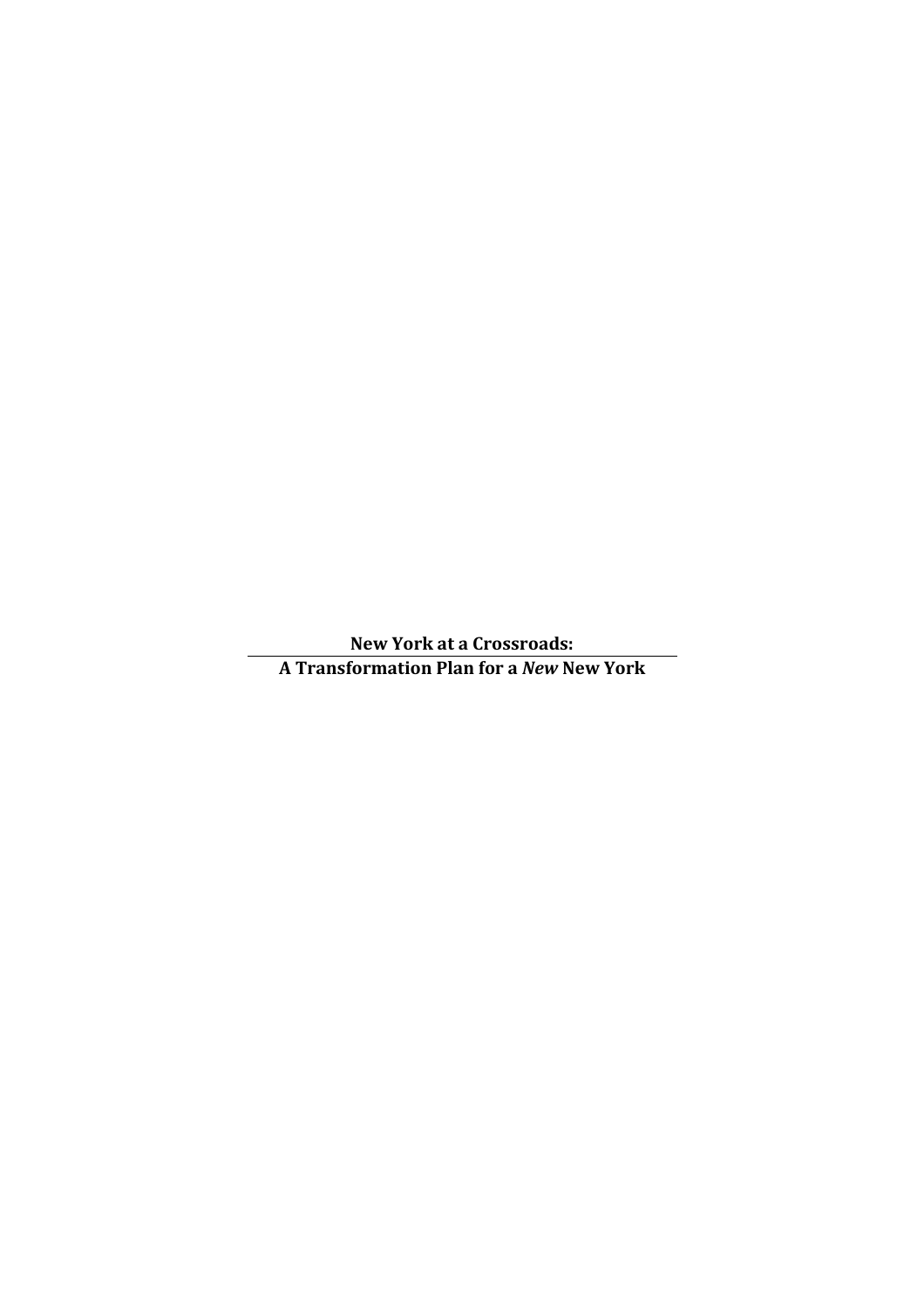# **ANNUAL MESSAGE STATE OF NEW YORK January 5, 2011**

# *To the Members of the Legislature of the State of New York:*

Today we are at a crossroads.

We are at a time of crisis that has been created by national economic pressures, out of control State government costs and a dysfunctional political system that has lost the trust of its people. These forces have weakened our State and point us to a road to continued decline.

And yet, New York's assets, legacy and tenacity suggest we can turn this crisis into an opportunity to fundamentally remake our State into the progressive capital of the nation.

By working together, we can transform our State government and seize this moment to build a new New York for future generations.

The time is now. What we do today will determine the trajectory of this State for generations to come.

Let us make no mistake. Change is not easy, but we must change to return to prosperity. We must begin by confronting honestly the challenges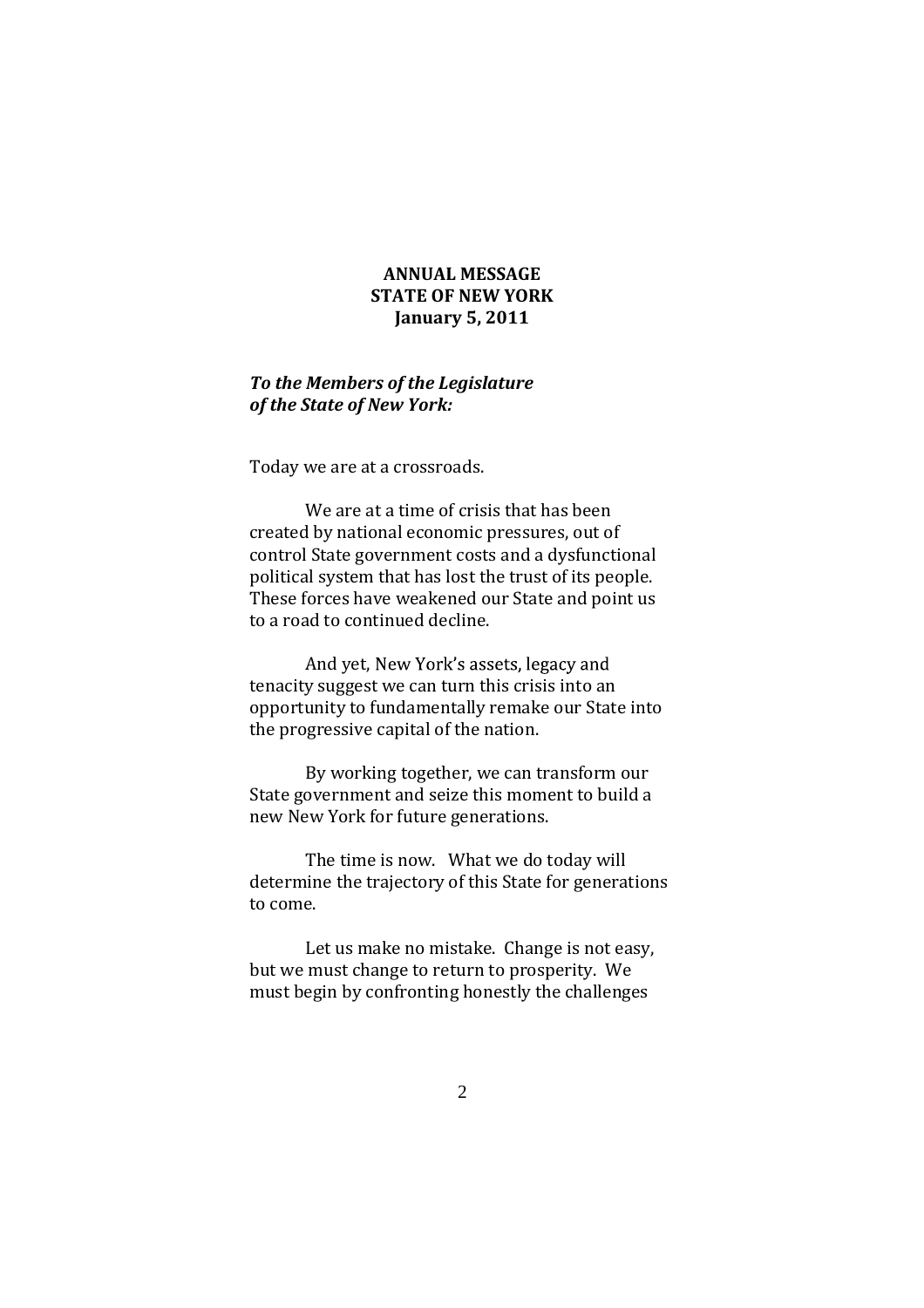we face. In government, as in life, you can never solve a problem you refuse to acknowledge.

As we take a different approach to governing, today we are presenting this message in a setting different from any modern State of the State message. This symbolizes the fundamental changes that will be ultimately productive and liberating for New York.

## **Time of Crisis: Challenges**

The national economic decline has hurt New York especially hard. We are in the midst of the Great Recession where nearly 800,000 New Yorkers are unemployed and our people are facing the crush of the second highest combined state and local tax burden in the nation. New York's already hostile business climate—ranked  $50<sup>th</sup>$  in the nation—must change if we are to have prosperity. While Upstate New York's economy continues to lag behind the rest of the nation in its rate of growth

Our government costs are simply unsustainable - at this rate government employee pension and employee healthcare costs will collapse the State's economy. The cost of pensions and health benefits for active and retired employees will grow from \$1.3 billion in 1998-99 to \$6.2 billion in 2013- 14-almost a 476 percent increase.

State spending continues to exceed income and inflation. From 2000 to 2010 State spending grew at an average rate of 5.9 percent, while personal income only grew 3.8 percent. Moreover,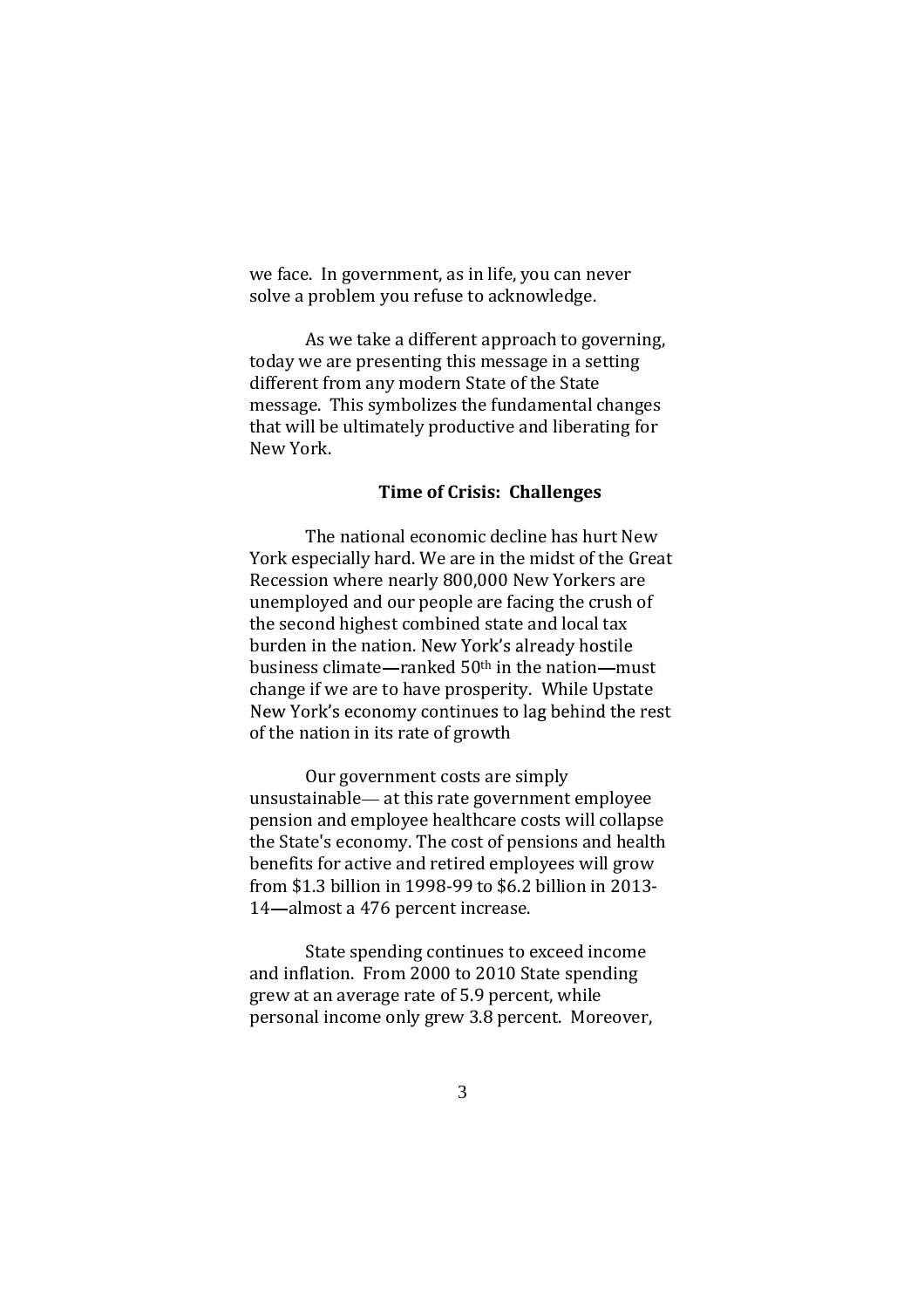we face an ever-growing budget deficit this year of nearly \$10 billion, but if we do nothing, it grows to more than \$14.5 billion in 2012-2013 and more than \$17 billion in 2013-2014.

Despite the exponential growth in the size and cost of our State government, we get little in return. Our schools are not meeting the needs of students, even though we spend the most in the nation on education. Our citizens do not have adequate health care even though spending on our Medicaid program underperforms, although we spend 69 percent more per beneficiary than the national average.

And it's not just State government that has overgrown-local governments have also multiplied. Many of our rising costs come from the fact there are more than 10,500 local governmental entities.

New Yorkers see the dysfunction and they're voting with their feet by leaving. We have one of the highest rates of out migration in the nation. Young people are leaving the State because of dwindling job opportunities. From 1998-2007 New York experienced a cumulative domestic out migration of approximately two million people, with 20 to 35 year olds—the most critical demographic group for economic growth and community vitality-leading the way.

The following is a roadmap for transformation. It lays out a plan that will allow New York State to become the Empire State in both name and spirit again. The actions it calls for are bold and they must be acted upon.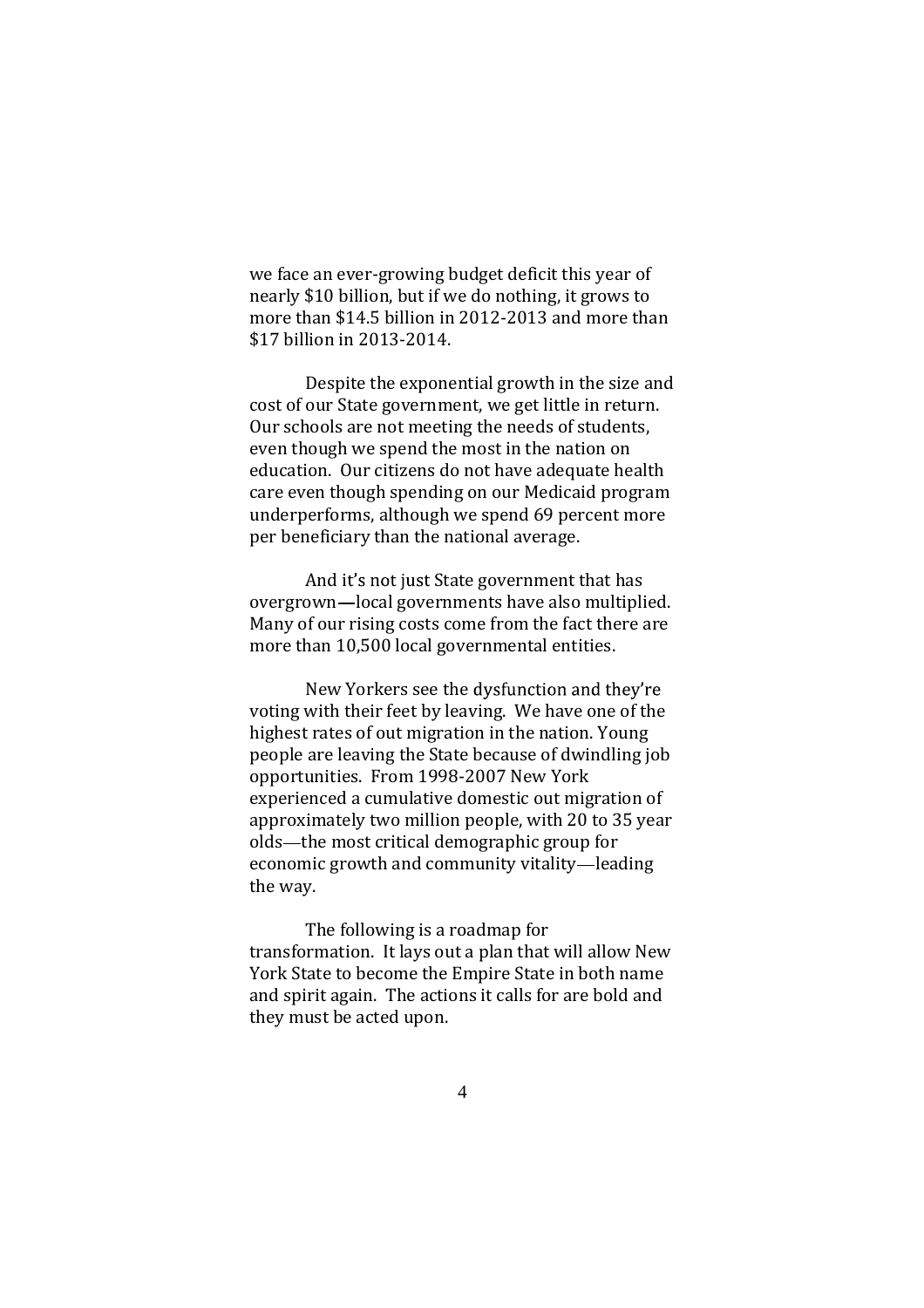## **A Transformation Plan for a** *New* **New York**

We need a Transformation Plan for a *New* New York that will allow us to chart a course of growth and prosperity for generations to come. The crisis is our moment and we must seize the moment.

#### **Transform New York's Economy**

To begin, we must transform this State into an economic leader once again. What made New York the Empire State was its thriving private sector.

The heart of our State shield shows two ships sailing on the Hudson. One is a schooner for coastal travel and commerce and the other is a sloop that is heavily rigged for international trade. Business built New York and we are declaring that New York is once again open for business.

A key element of this program will be holding the line on taxes now while working to lower taxes in the future. To do this, our government needs a complete attitude adjustment, one that makes us job facilitators and not frustrating job creation.

# *Create Regional Economic Development Councils*

We must change the way we engage in economic development planning and execution. Those working at the local level know their area economies best and we will empower them through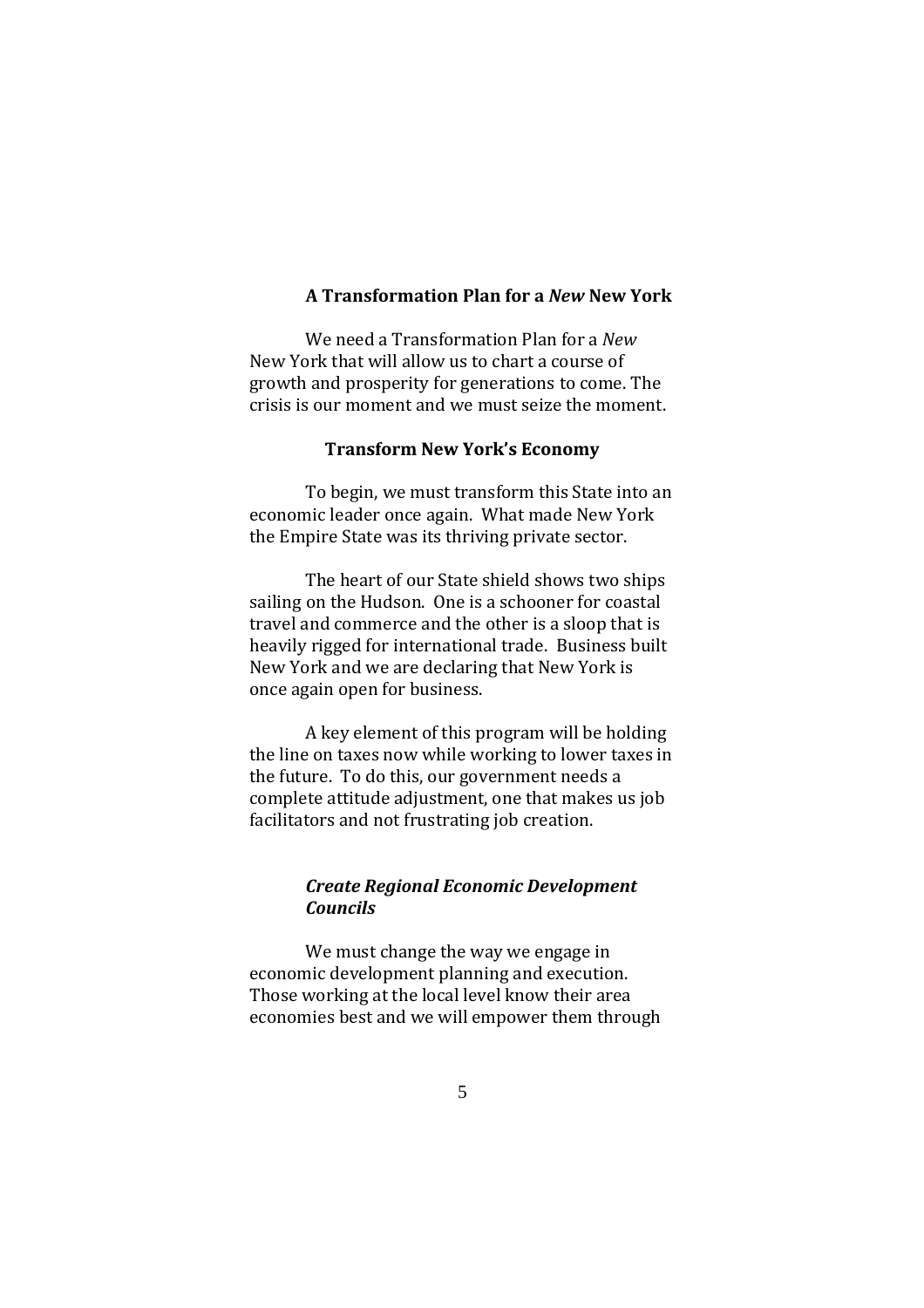the creation of regional economic development councils that can coordinate and integrate State agency responses with local government and business activities to create jobs.

These will not be advisory councils but instead planning and implementation councils that are empowered to allocate resources. Lieutenant Governor Robert Duffy will lead these councils to ensure every State agency is a job creator.

The councils will draw their membership from a broad spectrum of backgrounds, from the private sector, to local government, to State agencies and even higher education leadership.

We have a vast network of higher educational institutions in our State, which include our great SUNY and CUNY systems, and we need to better tap into their economic potential.

While New York's universities rank second nationally in total research spending, they still lag behind other states' universities in finding ways to commercialize New York research. One of the most important tasks of the regional economic development councils will be to assist those institutions in transforming their research into meaningful economic activity.

The initiatives the regional economic development councils undertake have to produce measurable results. Competition will drive how scarce economic development resources are committed. The regional economic development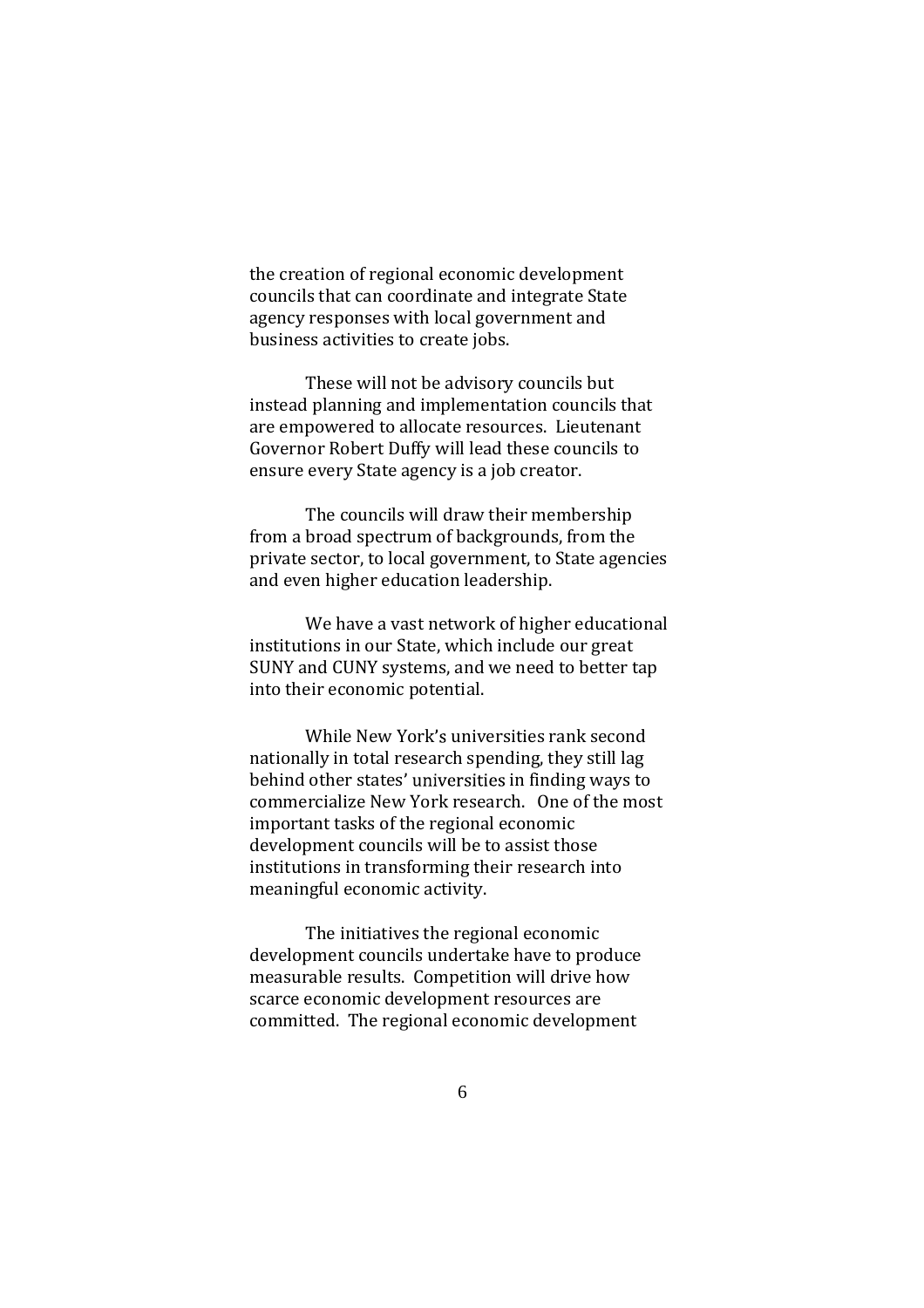councils will use performance standards to determine how funds are distributed within their regions. At the same time, I will propose a fund where the regional economic development councils compete for \$200 million of existing money to develop the best jobs development plan.

## *Fixing the Recently Enacted Excelsior Tax Credit Program*

This past year, New York allowed the State's Empire Zone tax credit program to expire and replaced it with a new, more targeted initiative called the Excelsior tax credit program. It was a positive and needed first step, but I will propose making several changes to strengthen the program.

First, the Excelsior program offers a tax credit of \$2,500-\$5,000 per job for five years. My reform will give qualifying businesses a tax credit equal to 100 percent of the income tax receipts the State will collect from the companies' new employees for a period of ten years.

Second, the Excelsior program provides property tax credits based on the value of the property before any improvements made by the company—thereby producing very little return on that kind of investment. My program will base the property tax credit on the value of a property postimprovement, which will ensure that the company realizes the full value of the credit.

Third, Excelsior does not pay any credits until all of the promised jobs are created, even if the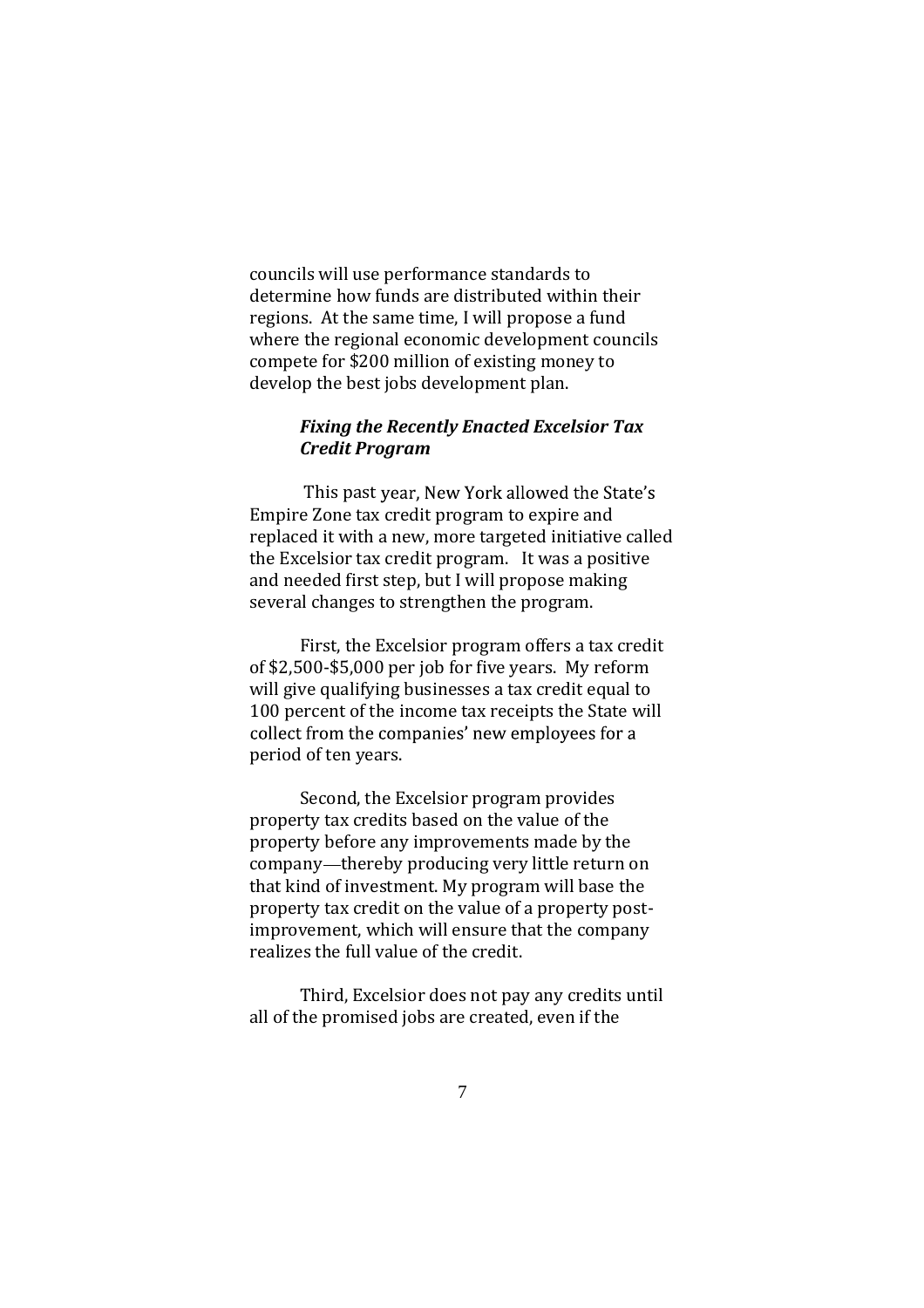project was intended as a multi-year job-creation program. I will propose revising this element of the program allowing the State to pay the credits as soon as interim milestones are achieved.

Fourth, Excelsior now promises new R&D tax credits, but makes them unavailable if the company is taking advantage of other New York State R&D tax credit programs. This limitation will be eliminated and allow companies to expand their R&D tax credits.

Fifth, we will streamline the application and approval process. When businesses are choosing whether to locate in New York or other states, New York economic development officials should be in a position to make commitments promptly regarding the availability of tax benefits.

# Use New York's Valuable Low Cost Power to *Create and Retain Jobs and Spur Economic Development*

New York State produces a substantial amount of low cost hydropower through NYPA for the benefit of the public. While some of this power is used to reduce residential energy bills, the balance is used for economic development through several different programs. The only statewide initiative is the Power for Jobs program, which provides discounted energy to job-creating businesses and non-profits across New York State.

The program needs legislative action for reauthorization, which has historically only been granted on an annual basis. However, this approach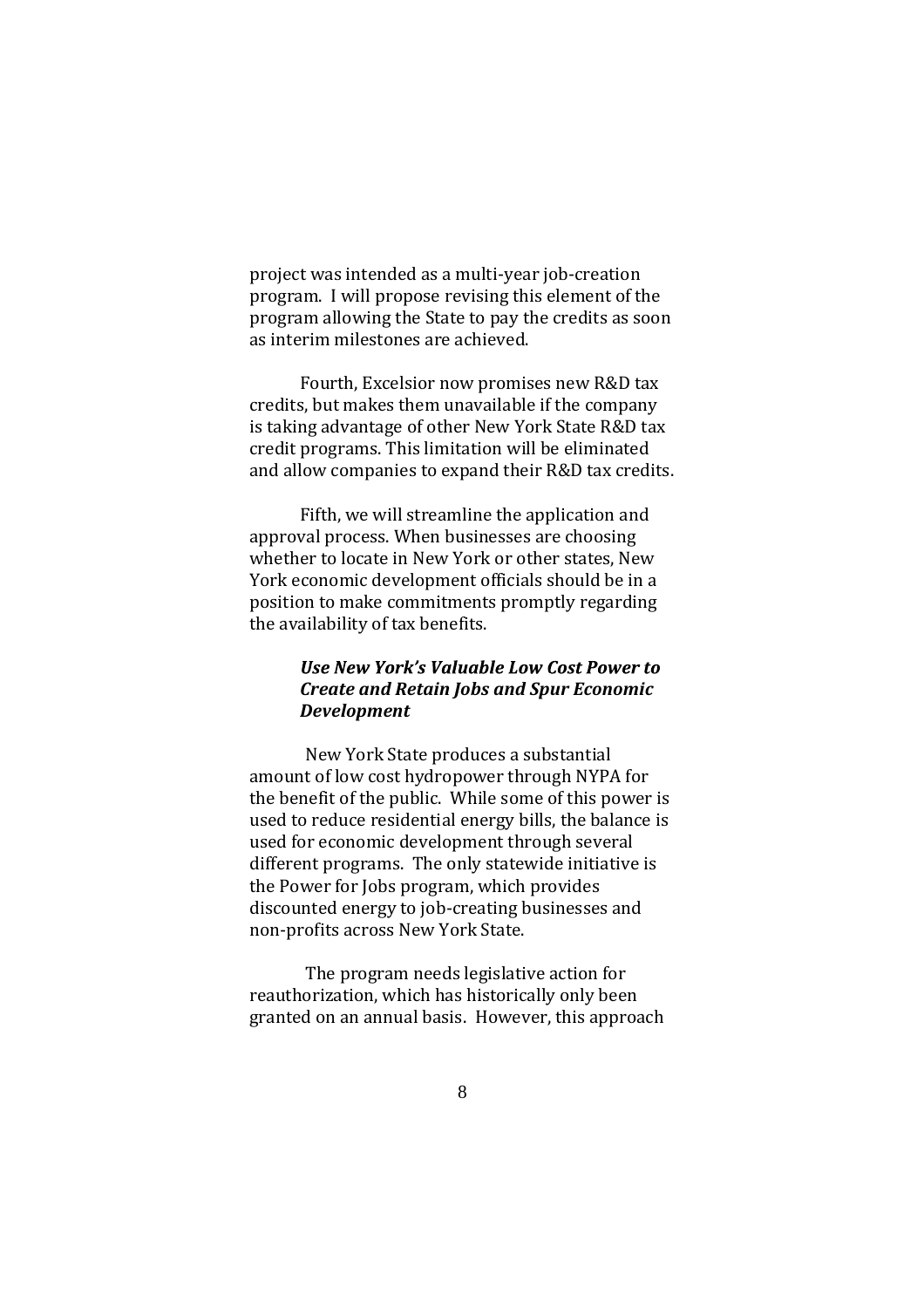has not served anyone well. First, the programs have not been open to participation by new businesses. Second, existing beneficiaries have been reluctant to invest in their facilities without the assurance that the benefits will continue for multiple years. Third, the year-to-year extensions have also hampered NYPA's ability to effectively administer the programs and execute long-term budgeting and hedging strategies. Finally, the last incarnation of the Power for Jobs program lacked critical incentives to reward participating companies for increasing energy efficiency, thereby saving valuable energy and resources not only for themselves, but also for all New Yorkers.

That is why I will introduce a permanent Power for Jobs program, which ensures predictability and stability of supply with long-term contracts and incorporates efficiency incentives to reward such improvements. This will provide a valuable tool to help keep manufacturers in New York State, thereby growing the job base.

Growing the State's job base will be a fundamental component to my economic plan. As it has shrunk, fewer and fewer New Yorkers are left to shoulder the cost of government. This unfair cycle of rising costs being placed on fewer residents must be halted.

# *Enact Property Tax Relief*

New York property taxes are out of control and are destroying the State. High property taxes are hurting our entrepreneurs, farmers and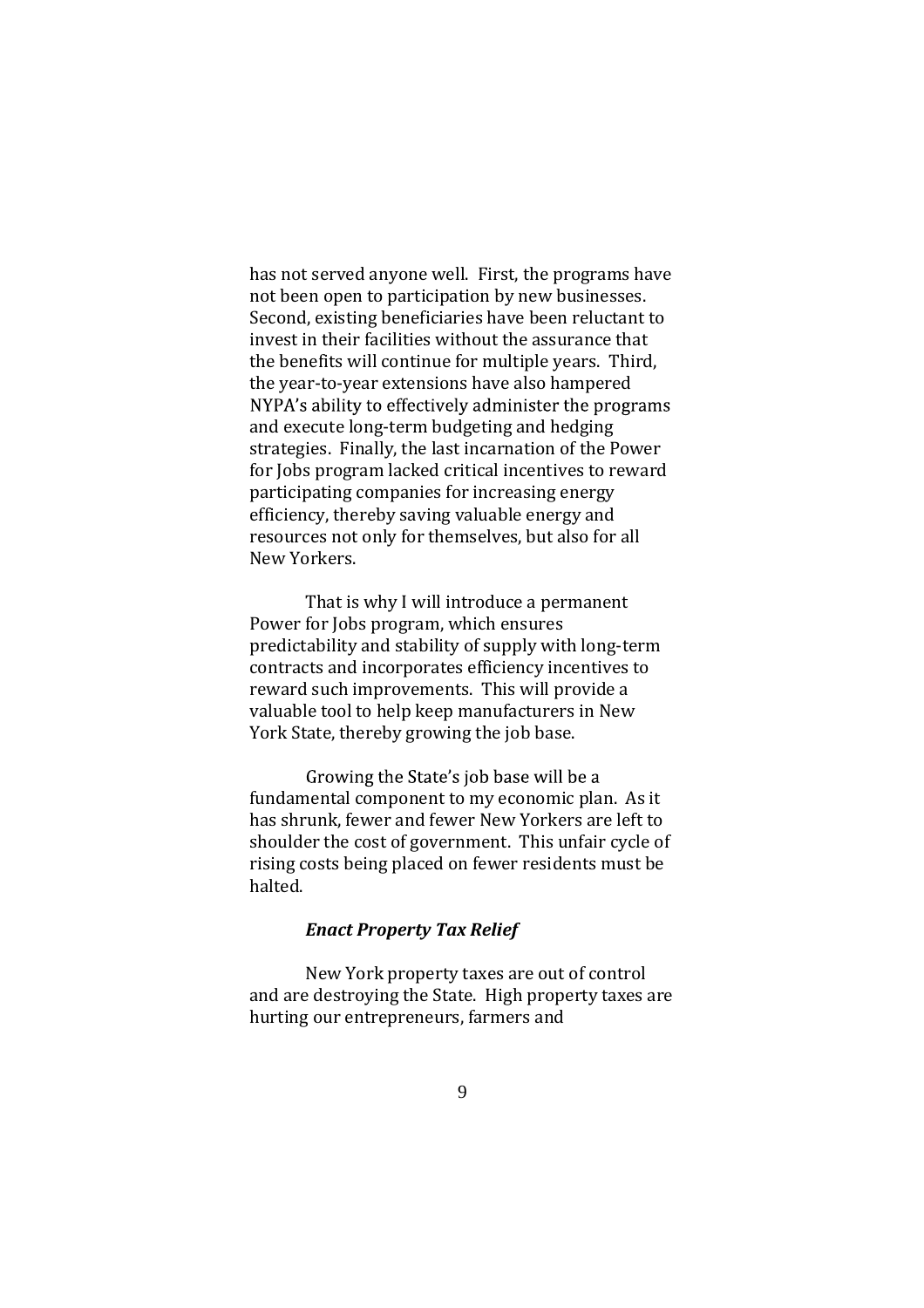homeowners. Local property tax levies in New York grew by 73 percent from 1998 to 2008, more than twice the rate of inflation during that period. When measured in absolute dollars paid, Westchester (1st), Nassau ( $2<sup>nd</sup>$ ) and Rockland ( $5<sup>th</sup>$ ) are among the five highest taxed counties in the nation. When property taxes are measured as a percentage of home values, 13 of the top 16 highest taxed counties were in New York. New York has no future as the tax capital of the nation and our people cannot afford to pay more taxes. That is why we need a property tax to give taxpayers relief.

First, my property tax cap will be set at the rate of inflation or 2 percent, whichever is less.

Second, any property tax levy increase above the cap would be prohibited, unless endorsed both by the local governing board and a 60 percent majority of the people.

Third, all local governments and school districts would be covered, including fire and other special districts.

Fourth, only limited exceptions would be allowed for the cap, such as one-time needs for large legal settlements or extraordinary capital expenditures.

# **Redesign State Government**

However, a transformation of the State's economy must coincide with a fundamental change in how the State governs itself. Only a radical change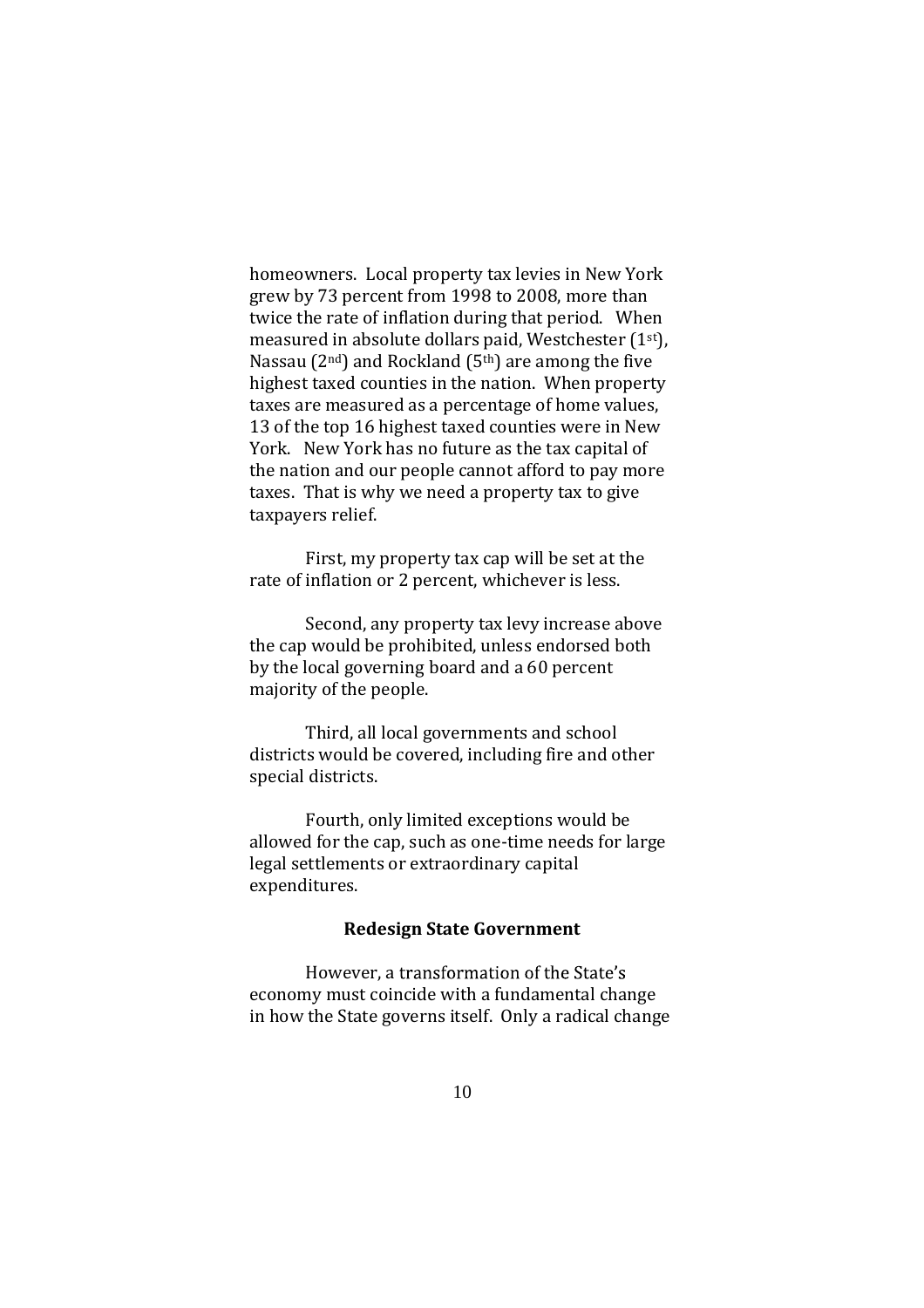in both sectors will revitalize New York and make us a leader in the 21st century.

Without a serious effort to redesign our government, New York's future will continue to be stymied by inefficiency and redundancy. Our government has layers of overlapping and duplicative structures that have amassed since the last fundamental reorganization by Governor Al Smith in 1927.

There are more than 1,000 state agencies, authorities and commissions. For example, the Department of Health alone has at least 87 statutorily created administrative units, including 46 councils; 17 boards; 6 institutes; 6 committees; 5 facilities; 2 task forces; 2 offices; 2 advisory panels and a work group.

In addition, economic development efforts are balkanized across 28 separate agencies and hundreds of public entities with economic development missions.

To modernize and rightsize State government, this administration will propose the Spending and Government Efficiency ("SAGE") Commission whose charge will be to undertake a comprehensive review of every agency of state government and recommend structural and operational changes to it. The SAGE Commission will be directed by business leaders, with legislative input, whose expertise is in restructuring complex organizations, and its charge will be simple: make our State government more modern, accountable and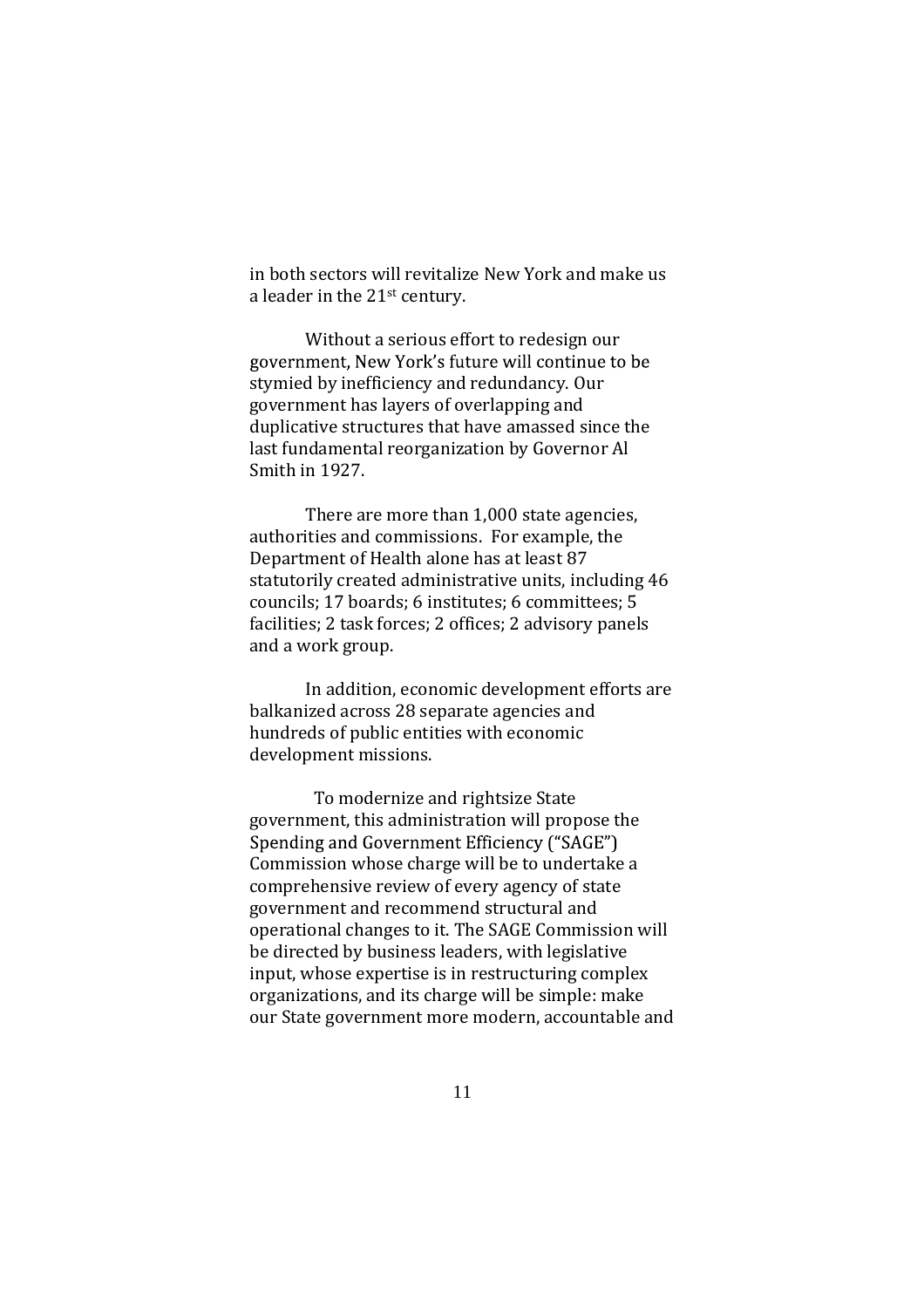efficient. It will reduce the number of agencies, authorities, commissions by 20 percent, in the interest of saving taxpayers' money, increasing institutional responsibility, and improving the delivery of government services.

To ensure that the SAGE Commission's recommendations are implemented, I will introduce legislation entitled the "State Government Reorganization Act" that will authorize the Governor to submit a plan to the Legislature to eliminate, transfer and consolidate State agencies without further legislative approval. Once given that authority, I will submit the SAGE Commission's rightsizing plan to the legislature, which will have thirty days to reject it. If not, the rightsizing plan would go into effect.

Numerous Governors around the nation have this power, and without it, this administration will struggle to ensure that special interests cannot block the governmental rightsizing we desperately need.

## **Redesign Local Government**

In addition, we must continue to rightsize our more than 10,500 local governments through consolidations, mergers and shared services. Rewarding local governments that implement redesigned programs that create long-term recurring savings will help achieve that rightsizing. Therefore, I will introduce Citizen Re-Org Empowerment Grants that will cover all or part of the costs of merger and dissolution studies. These grants would automatically be awarded to communities that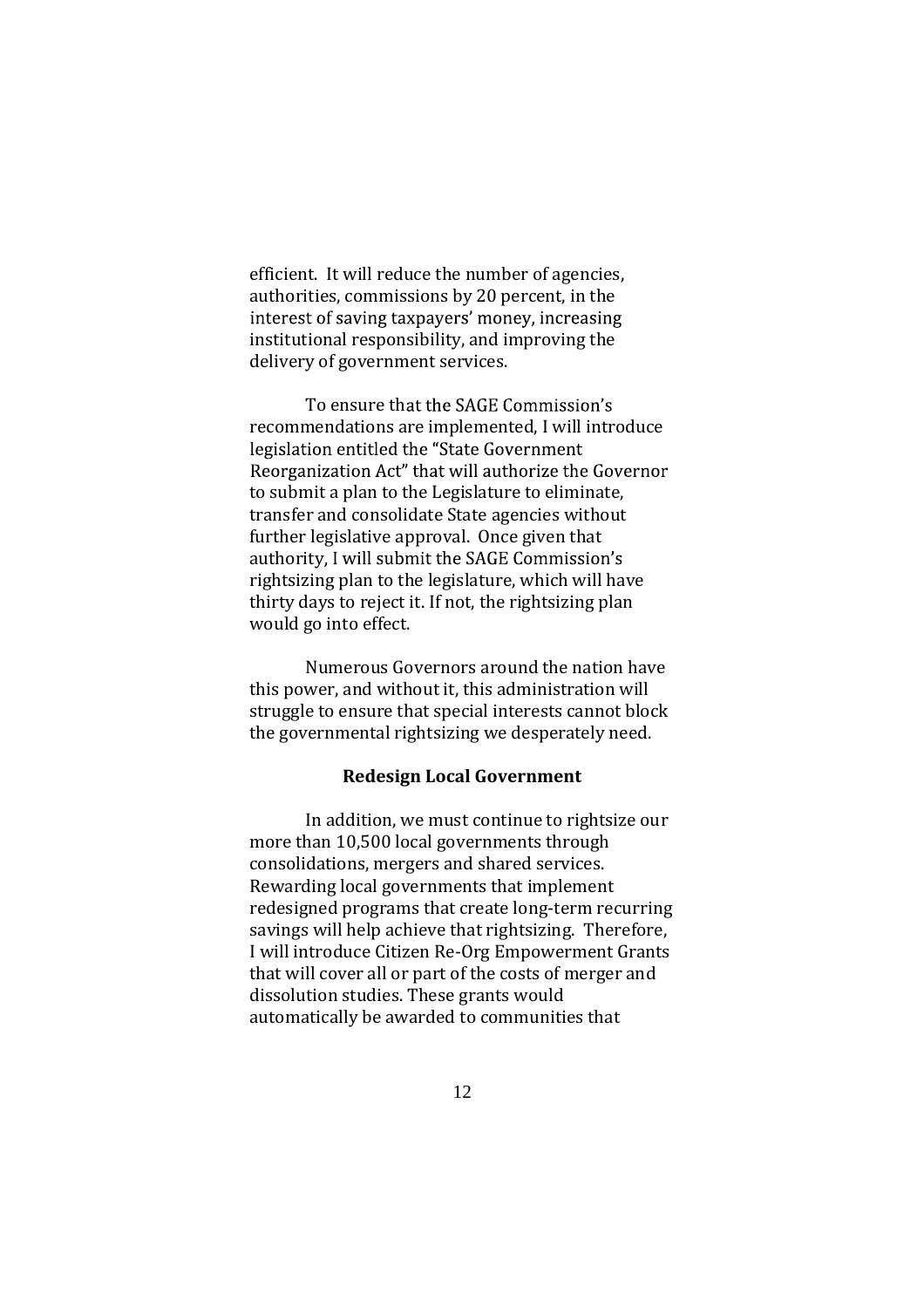successfully voted to reorganize, merge or dissolve their local government. The funds will come from the Department of State's Local Government Efficiency Grants ("LGEG"), and would provide up to \$100,000 to develop the comprehensive reorganization plan.

In addition, I will create a special consolidation bonus pool. Every municipality in New York receives unrestricted local aid from the state called Aid and Incentives to Municipalities ("AIM"). Part of the AIM program includes additional state aid when municipalities merge or dissolve. The increased aid, however, does not have to be used for a particular purpose.

I propose mandating a portion of the increased AIM funding which results from a local government consolidation or dissolution be given directly to taxpayers for immediate tax relief. Under this program, 50 percent of such additional aid would have to be used for direct reductions of real property taxes. Therefore, if municipalities merge or dissolve, citizens would be guaranteed that, at least, 50 percent of the total increased AIM aid would be allocated directly for property tax relief.

#### **Enact an Emergency Financial Plan**

The pressing nature of the crisis at hand calls for both immediate and strategic action. In the short term, I am proposing the following Emergency Financial Plan, which, when implemented will place our State's finances on the firm foundation they need to be on in order to implement the strategic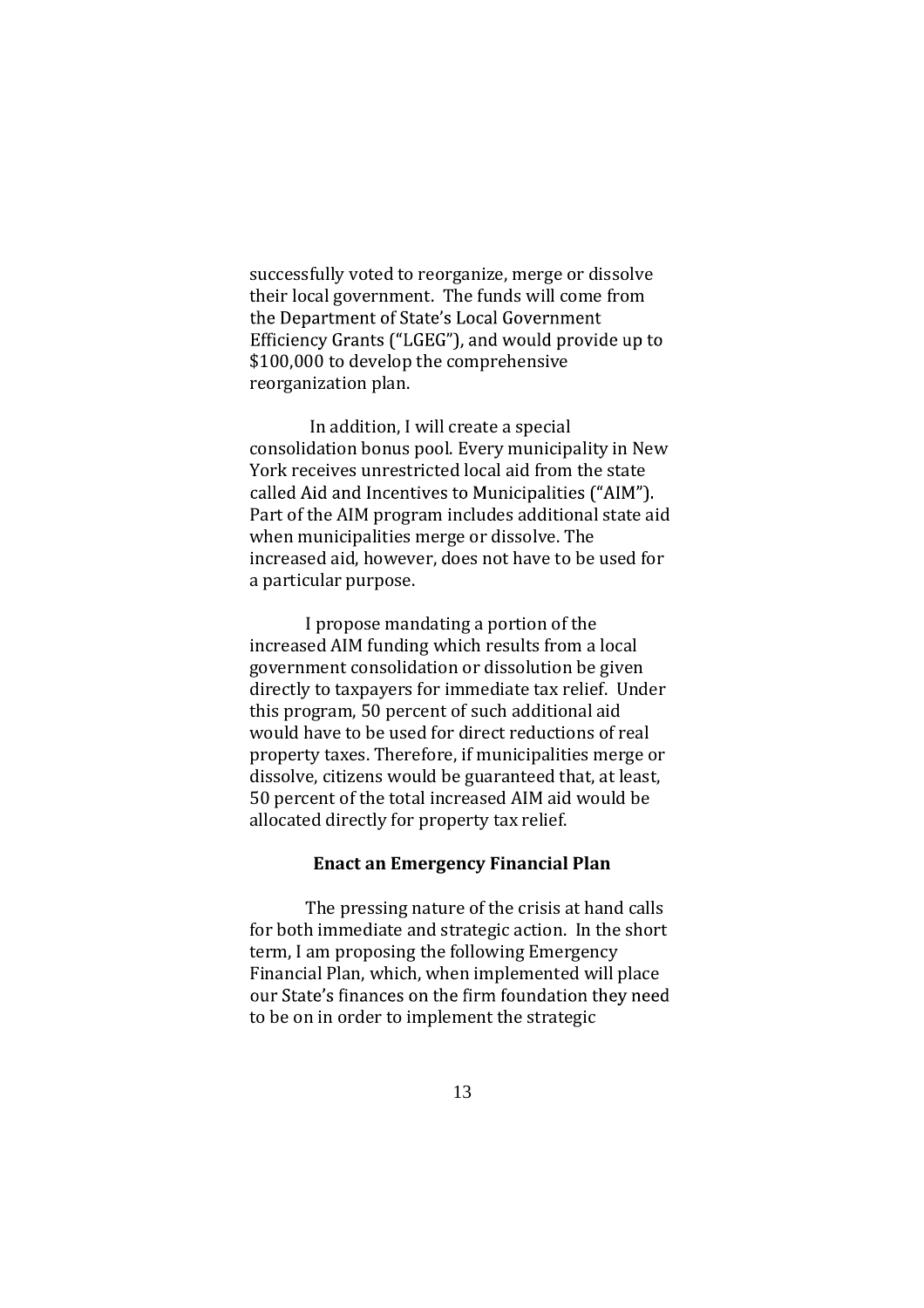transformation outlined in this document. The plan will:

- Close the more than \$10 billion deficit in the  $\bullet$ 2011-2012 budget without new taxes or borrowing;
- Impose a one-year salary freeze on the vast majority of public employees whose contracts are up for renegotiation as of April 1, 2011;
- Hold the line on taxes; and
- Impose a State spending cap limiting growth in spending to the rate of inflation.

### **Transform the Budget Process**

The budget process must also be redesigned. First, to make the reductions required, we will need to change our perspective. Unless we fundamentally redesign our programs the State will be saddled with future deficits. The process cannot simply make cuts, it must reinvent and redesign the programs themselves.

Even our State's most difficult budget challenges can be solved through a more open and engaged process. Medicaid and education account for more than \$40 billion dollars of the entire Statefunded share of the budget. Working together, across governmental and party lines, state leaders can find ways to reform our expenditures in these two areas of spending.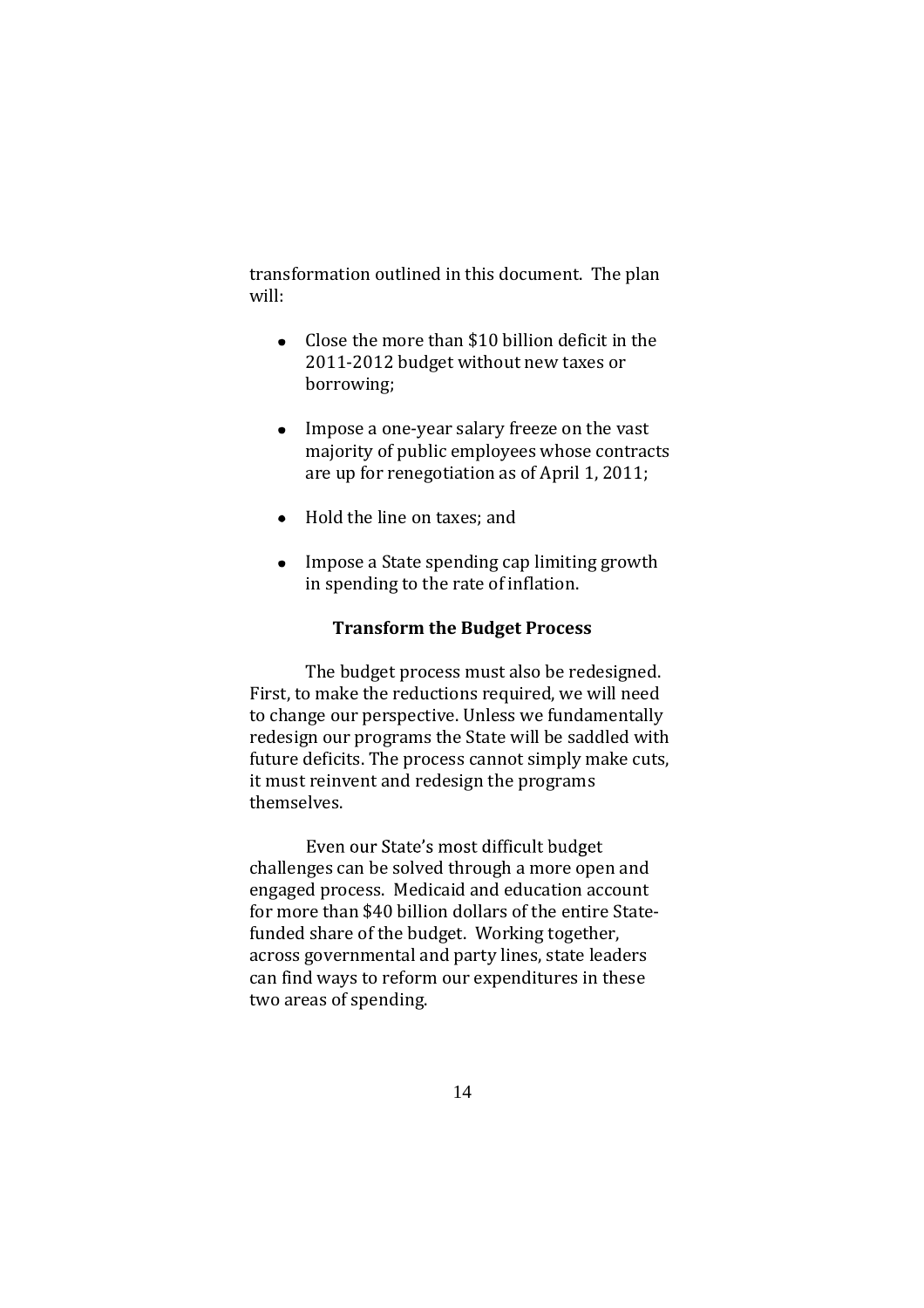#### *Redesign the Medicaid Program*

As Attorney General my office fought Medicaid fraud at every turn. Our unit was named number one in the country and recovered over \$700 million in wasteful and unlawful spending.

We need to continue to fight fraud, but the real answer is redesign. Our Medicaid program has a myriad of problems. New York State spends 69 percent more per beneficiary than the national average and yet it suffers from escalating costs, inadequate outcomes and widespread inefficiency. We have allowed a senseless, patchwork system to develop, where every provider tries to maintain market share by offering every service, whether needed or not. Meanwhile, a small percentage of individuals with complex, chronic health conditions account for a vastly disproportionate share of spending because a coordinated approach to services is lacking. There are too many bureaucratic barriers that get in the way of direct patient care; we are spending too much with too little to show as a result. A fundamental restructuring of Medicaid, that looks to achieve long-term efficiencies and focuses on services that actually improve health outcomes, will reverse this trend.

To facilitate these difficult decisions I will create a Medicaid Redesign Team. Wisconsin used an innovative process and changed the paradigm by creating a type of alternative dispute resolution meets binding arbitration where the stakeholders were brought to the table to redesign their Medicaid program. The Medicaid Redesign Team will consist of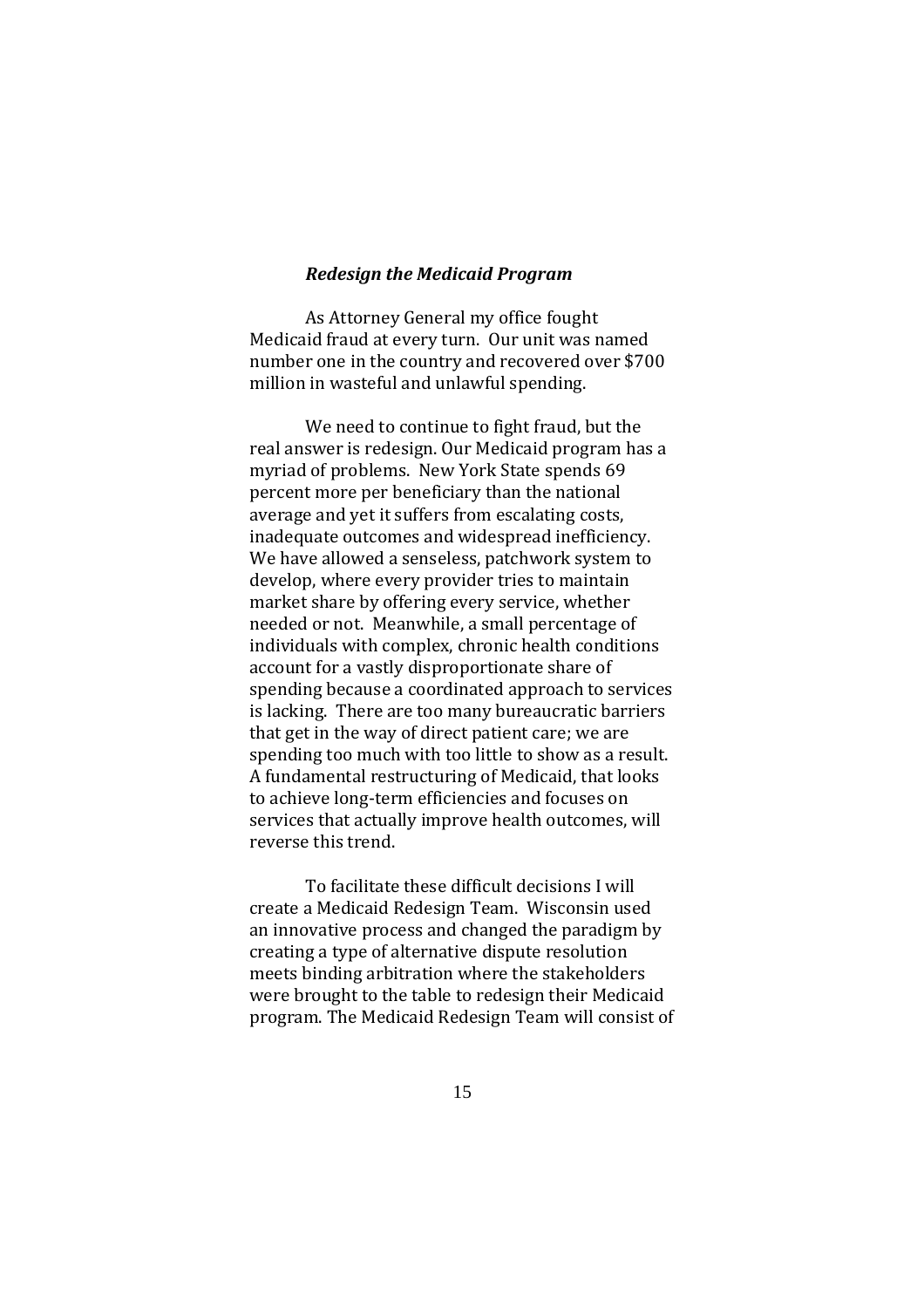all the relevant stakeholders. It will assume the Executive Budget's target and immediately begin working on redesigning the Medicaid program to meet the April 1st deadline. Within the context of our new fiscal realities these groups will be charged with reducing costs through program redesigns rather than traditional rate or formula reimbursement changes. Once I submit my annual budget, the team will reach out to legislative committees and leadership to achieve agreed upon restructurings.

## *Provide Mandate Relief*

Likewise, we must eliminate unnecessary mandates which drive up local costs and increase the tax burden. Similarly, I will create a Mandate Relief Redesign Team that will consist of stakeholders to propose eliminating unnecessary mandates in time for the April 1st budget deadline.

### *Redesign Education*

Current education funding is largely formulabased grants with no performance incentives. The federal government's recent move to performance based grants, including the Race to the Top program, has resulted in reform.

Therefore, I am proposing two competitive funds to incentivize management improvements. First, I will propose a \$250 million school performance fund for districts that proportionally increase performance in the classroom (e.g. improving grades of historically underperforming children). The second will be a \$250 million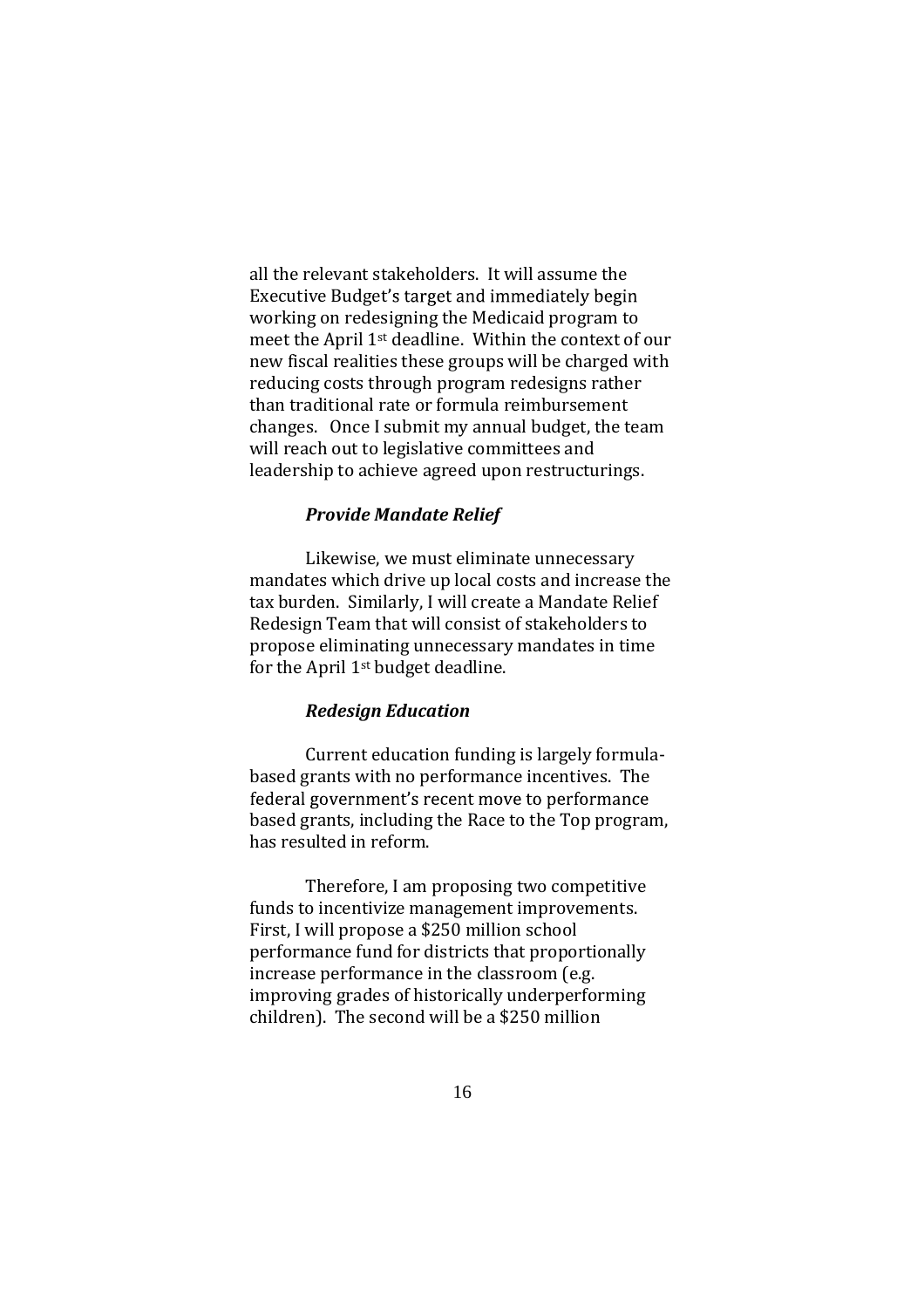administrative efficiency fund for districts that can find demonstrative savings through efficiencies.

These grants will complement the objectives of the Race to the Top program by stimulating innovation in the classroom as well as in the administrative office.

## **Transforming the Ethical Environment in Government: Clean Up Albany**

The People have lost faith in government and we must restore the public trust. For too long, State government has been plagued by scandal, corruption, and gridlock. Citizens, in turn, feel alienated from their government and elected officials. The result has been a failure in leadership to fix our fiscal house, reduce taxes, and get people back to work.

Therefore, I will introduce legislation that will restore the people's faith in government.

## *Institute Campaign Finance Reform*

In order to restore trust and accountability in government, we must reform the very foundation of democracy-the ballot box.

Currently, individuals can contribute up to \$55,900 to candidates for statewide office, an embarrassingly high amount. On top of that, New York allows unlimited "soft money" contributions to party "housekeeping" accounts by individuals and corporations as well as unrestricted transfers between PACs and parties and candidates. In short,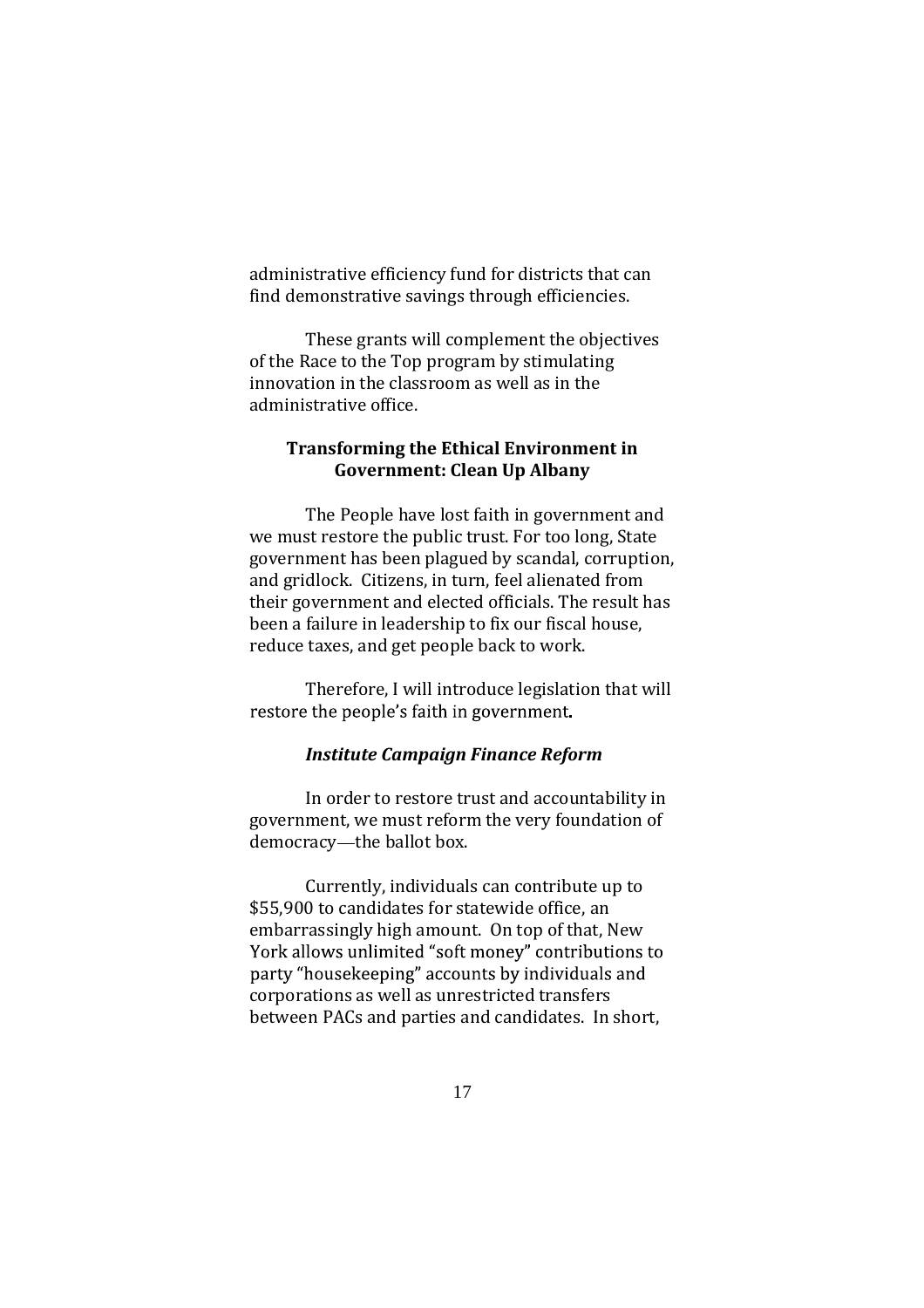the State's campaign finance laws fail to prevent the dominance of wealthy contributors and special interests in our government.

Fundamental campaign finance reform must include a system of public funding of elections. New York City was one of the first to implement a system that publicly finances campaigns through the New York City Campaign Finance Program ("CFP"), which provides public matching funds for candidates, based on the amount of contributions raised from New York City residents. Like New York City, the State needs a system of public campaign financing to set limits on campaign spending and increase participation by qualified candidates who otherwise would lack the means or connections to raise campaign funds. In order to ensure that the public is getting a return on its investment in public financing, candidates will be required to participate in public debates to receive those funds.

An additional step to restore the public trust will be a restriction of lobbyist campaign contributions. Permissible and non-permissible uses of campaign funds will also be clarified, and noncampaign related, personal uses of these funds will be outlawed and strenuously enforced.

> *Create an Independent Redistricting Commission*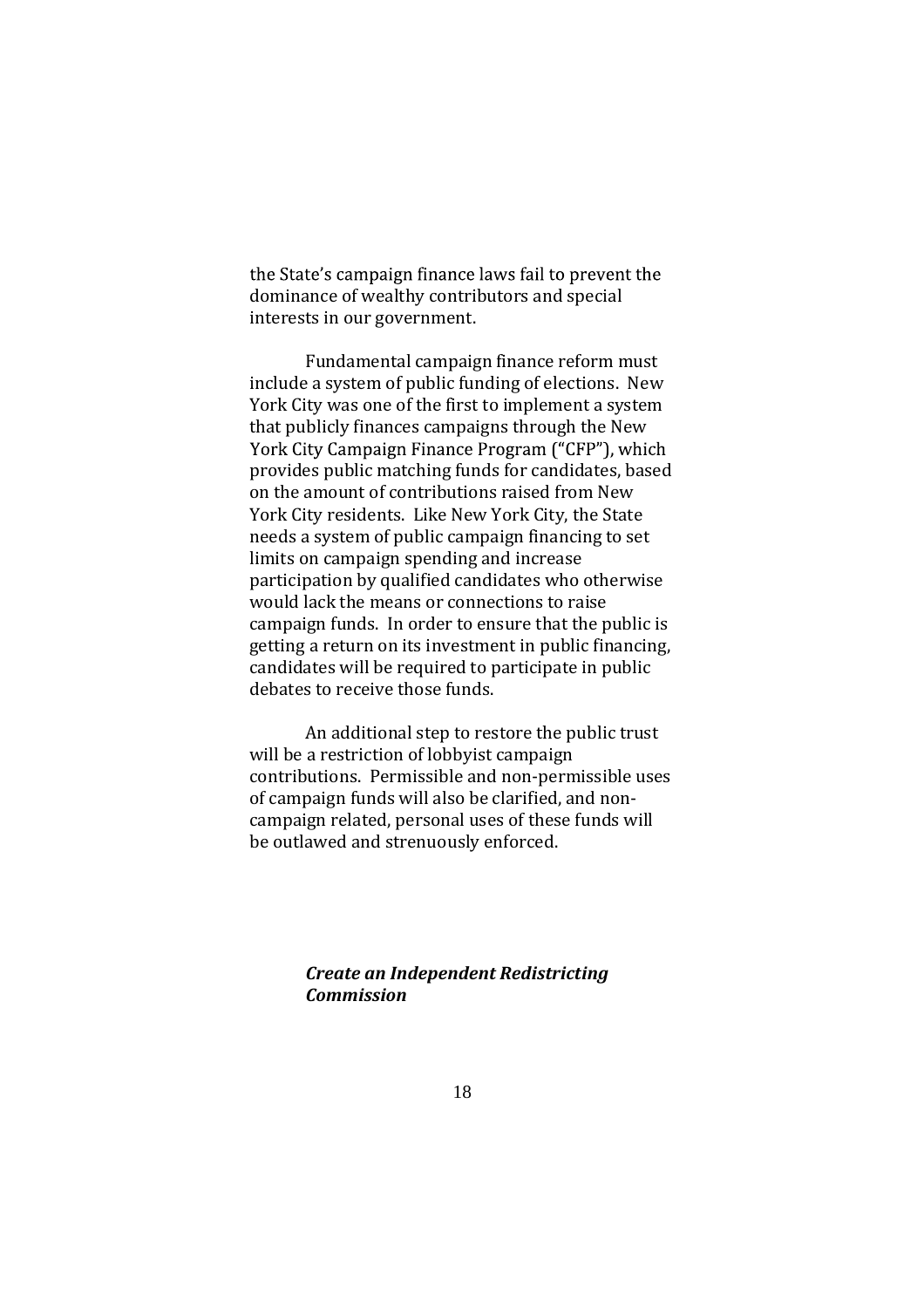Unlike many other states, New York's elected representatives decide what their districts should look like.

Therefore, as part of my reform agenda, I will introduce legislation creating an independent redistricting commission that will produce the new district maps for New York State after each Census. The work of Senators Gianaris and Valesky, as well as former New York City Mayor Ed Koch, shows that independent redistricting will help restore the public trust. My legislation will ensure that the commission works transparently, public hearings will be held in every corner of New York and they will solicit comments and feedback from individual voters, organizations and stakeholders. Its proposed district maps will be subject to extensive public comment and revised when necessary before being finalized.

# *Create Independent Monitoring and Enforcement of Ethics Laws*

I will fight to establish an independent state ethics board with robust enforcement powers to oversee financial disclosure and to investigate and punish violations of law by members of both the executive and legislative branches. Currently, our State's ethics laws are policed by several separate entities, each lacking the independence necessary to ensure that allegations are fully and fairly investigated, prosecuted and punished when found to be true.

# *Require Full Disclosure of Outside Income Sources and Clients*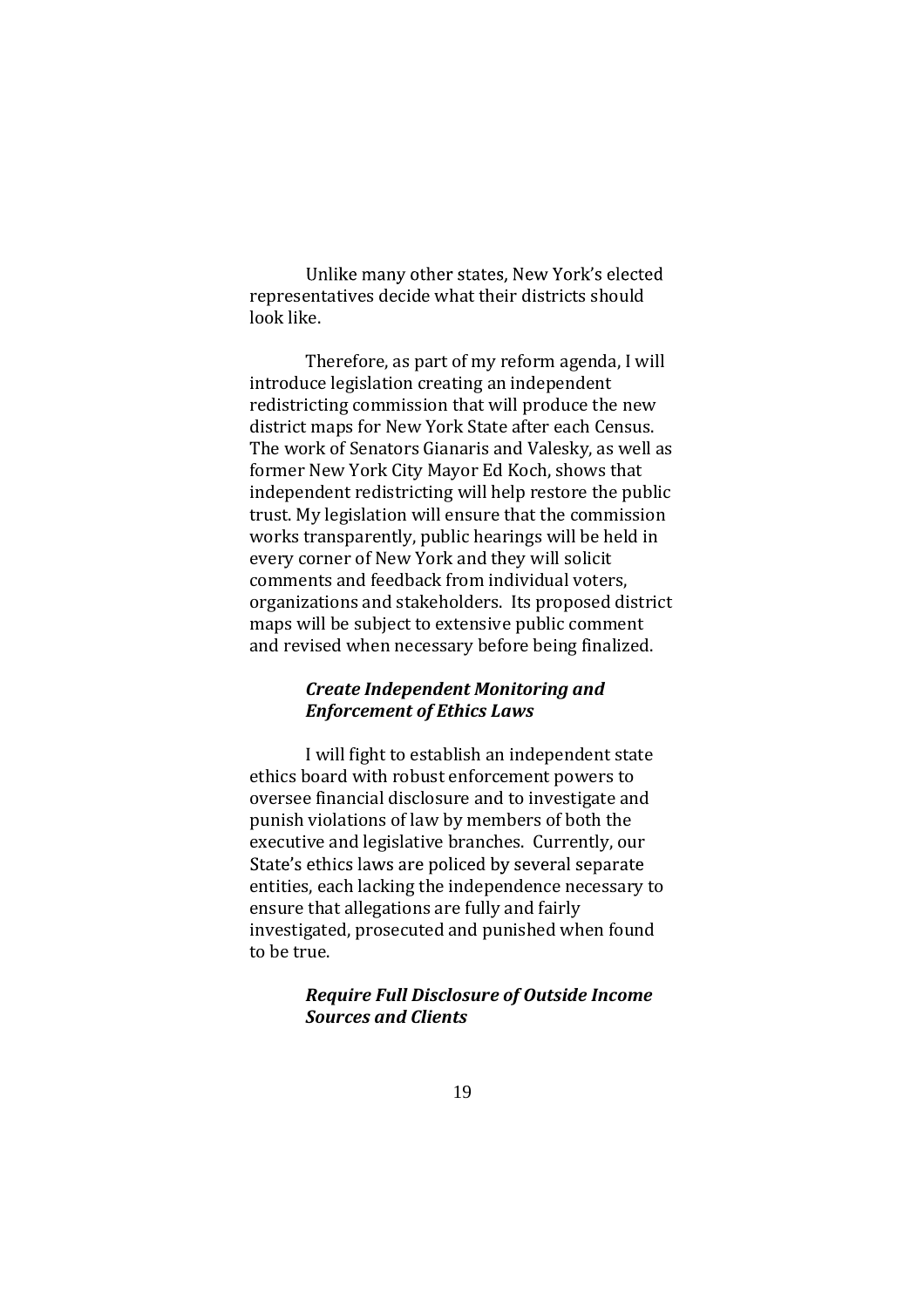To ensure that our elected representatives work for the people they represent first, they should disclose the sources and clients that produce any significant outside income they receive. Our government is without adequate disclosure rules and thus allows legislative members to earn outside income that is all but immune from public scrutiny. We therefore must require greater disclosure of these activities.

## **Outlaw "Pay to Play"**

Companies and individuals who do business with the state should have no undue influence over elected officials. Accordingly, we must enact low contribution limits for public contractors and lobbyists. Furthermore, lobbyists, public contractors, their immediate family members, and political committees controlled by them, will be required to report contributions to candidates and party housekeeping accounts made within 36 days of an election no later than 48 hours after the contribution is made.

# *Strip Pensions for Public Officials Convicted of a Felony in Connection with Abusing the Public Trust Placed in Their Office*

Currently, New York State public officials can still receive their State pensions, even after having been convicted of a felony - like bribery or public corruption - for a crime directly related to the official activities of his or her office.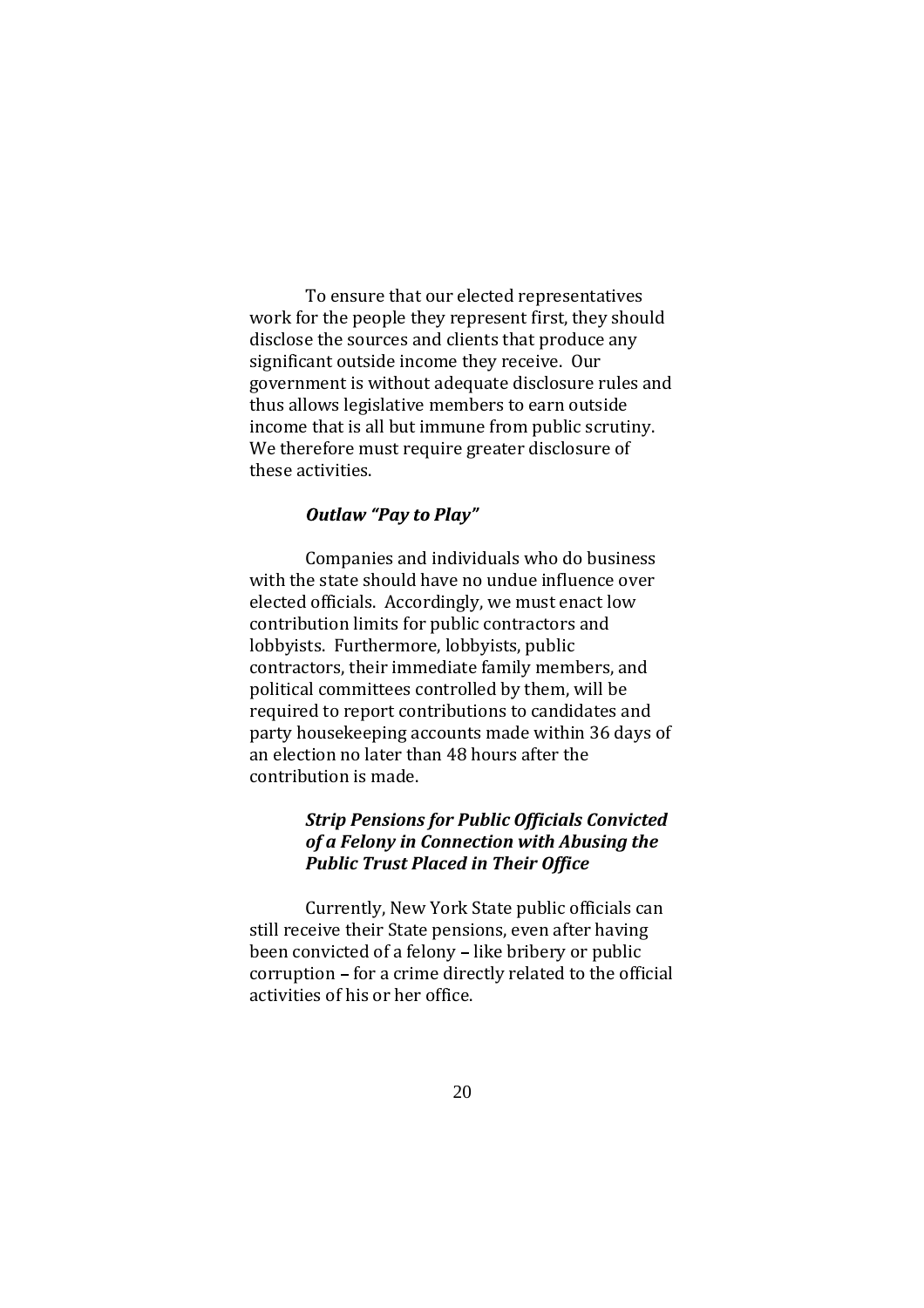Therefore, I will introduce legislation to create a process for reducing or revoking pensions, where allowable under the State's Constitution, of public officials convicted of a felony related to abusing the public trust in the course of his/her duties and official responsibilities.

## *Improving Government Performance and Transparency through Technology*

Technology has provided powerful new tools to make New York State government more open, innovative and cost effective. As Attorney General, my Project Sunlight used technology to provide greater transparency and accountability in State government. I will expand that effort by creating Open NY-a web-based system that will further increase transparency, accessibility and improve government performance by putting State spending, contracts, budgets and meetings online.

Open NY will use the power of the Internet to promote a new era in transparency and openness in New York State government. New Yorkers will be able to examine the State budget and see how State agencies are spending their tax dollars. A spending report card will be posted and make clear which taxpayer funded projects are working and which are failing. This will provide citizens, for the first time, a clear explanation of how their taxes are spent within the State budget.

> **Make New York the Progressive Capital of the Nation Once Again**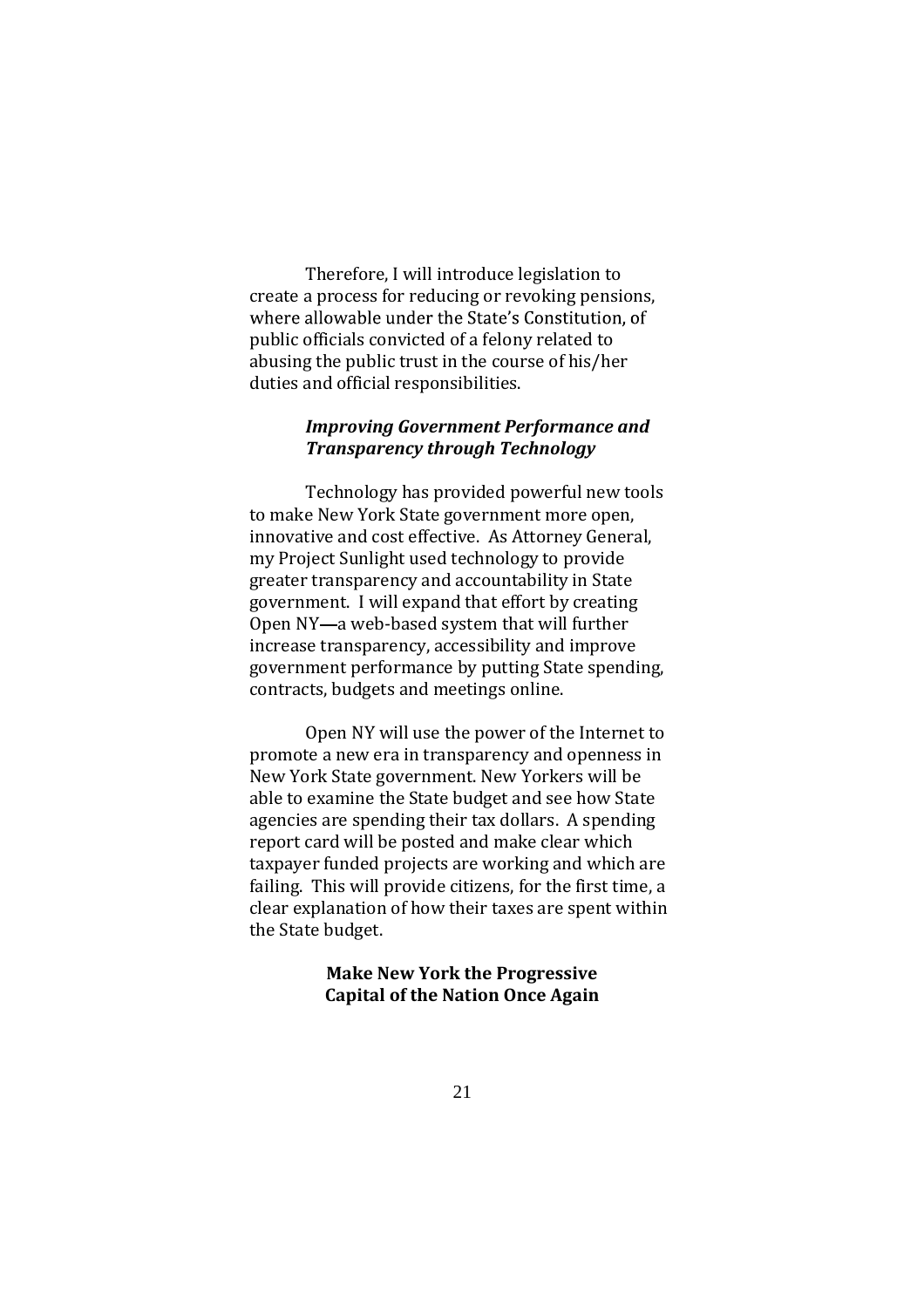As we transform our State we will reclaim its status as the progressive leader in the nation.

## *Better Protect Consumers and Investors*

*Caveat emptor* no longer be the philosophy of government that helped create the recession we are still reeling from. Albany was nowhere to be found when the Great Recession hit and our citizens were jolted by the fallout from collected debt obligations, derivatives and other financial products that were allowed to grow out of control with no meaningful government intervention.

Many New Yorkers have lost their homes, jobs and life savings. To help protect our citizens in the future I will introduce legislation creating a new Department of Financial Regulation. The newly formed department will merge the Insurance Department, Banking Department and the Consumer Protection Board, and will be capable of regulating modern financial services organizations. A primary mission of this new agency will be to stand up for consumers, protect them against predatory lending and unlawful foreclosure practices, and provide access to good, honest and capable financial services at competitive rates.

#### *A Cleaner, Greener Environment*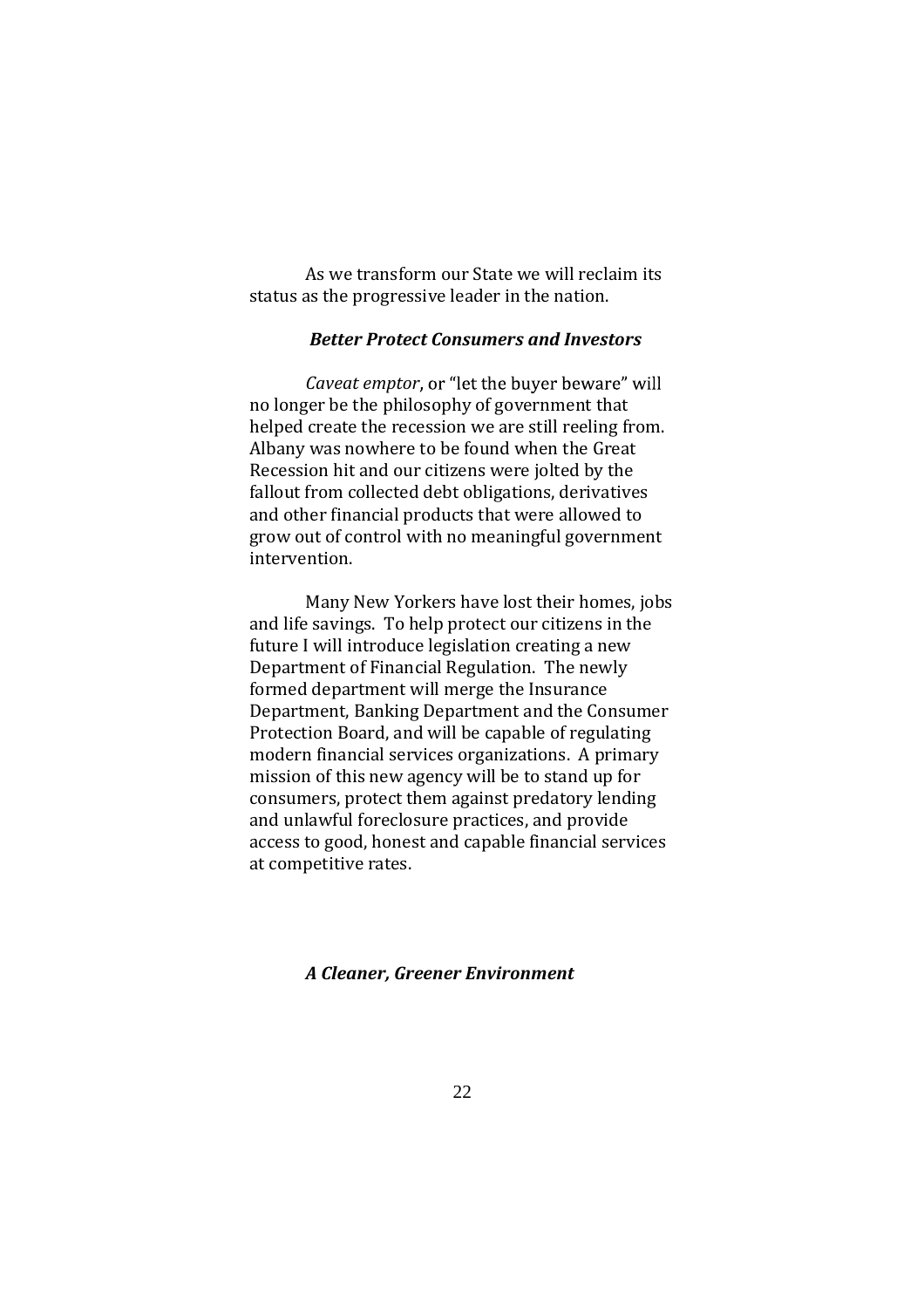We must do a better job developing regional development strategies. Therefore to protect our environment for generations to come, I propose we create the "N.Y. Cleaner, Greener Communities Program." A \$100 million competitive grant to improve our environment. These competitive grants will encourage communities across New York to develop regional sustainable growth strategies. Grants will be awarded to the best and most innovative comprehensive regional plans that coordinate sustainability efforts in housing, transportation, emissions control, energy efficiency and create jobs, while taking into account the cumulative impact of prior development.

Moreover, the program will further environmental justice and protection. Environmental injustices disproportionally affect low income and minority communities. Going forward, my administration will renew the State's commitment to defending its most vulnerable populations while protecting the air, water and soil we all need by vigorously enforcing the laws that protect New Yorkers.

Responsibility for making New York a "Greener" State does not only rest with enhancing the quality of our environmental programs for cities. Farmers can also take advantage of energy efficiency technology. This will not only help improve the condition of our environment, but also help reduce costs for rural residents who have been hit hard by the fiscal crisis. My administration will expand opportunities to improve energy efficiency in the Agricultural sector.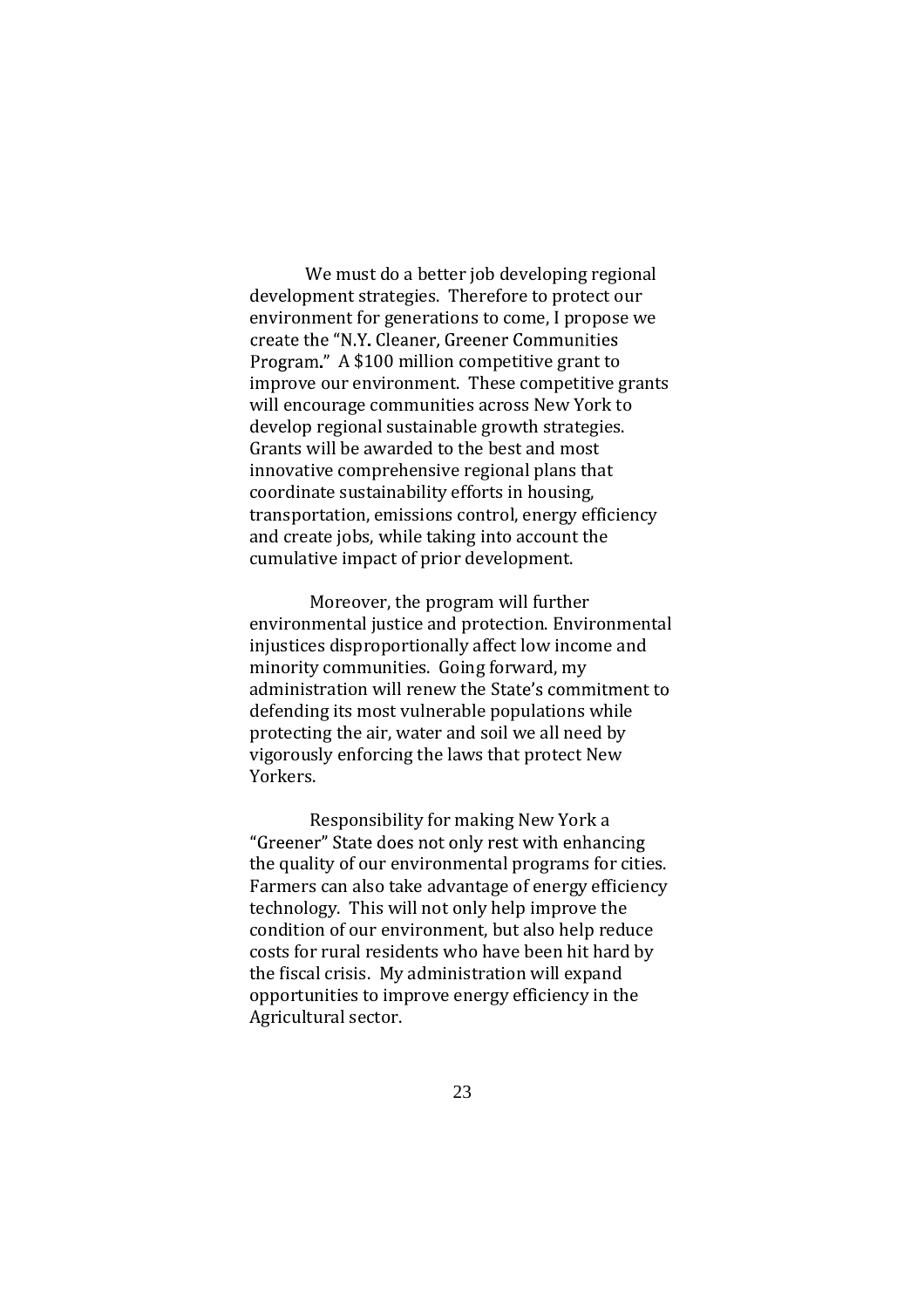# *Economic Opportunity for all New Yorkers: Expanding Minority and Women-Owned Business Enterprises*

Of the 1.9 million business entities operating in New York State, more than 50 percent are owned by women or minorities ("MWBE"). These MWBEs, the vast majority of which are small businesses, are a critical driver of the New York State economy, both in terms of revenue generation and employment. Yet our MWBEs have historically faced significant barriers to competition that persist to this day.

We need to make sure that MWBEs have the opportunity to earn their fair share of the State's business. That is why I will direct State agencies to double the current minorities and women-owned business participation goal from 10 to 20 percent. In addition, I will propose easing bonding restrictions that MWBEs face as well as expand the Owner-Controlled Insurance Program ("OCIP") modelwhere the governmental agency, rather than the individual contractors, purchases umbrella insurance coverage for a specific project, for all contracts let by the specific agency, or for all contracts of a specific type. This will expand the contracting and business development opportunities for MWBEs and other small businesses.

*Juvenile Justice*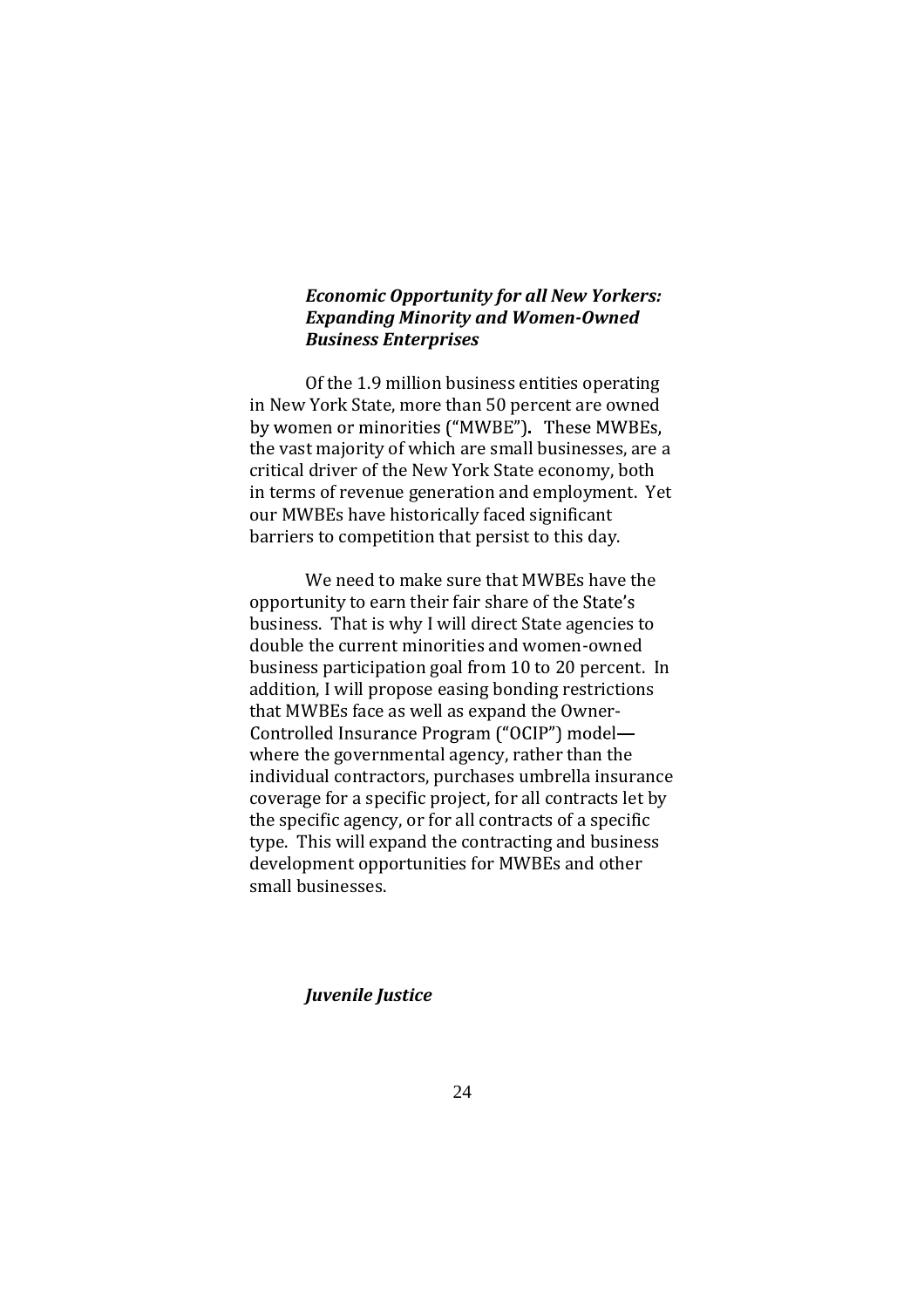Our infrastructure is stuck in 20th century ideas while our practice has moved into the 21st . Recognizing that incarcerating low to medium risk juveniles actually increases the likelihood of future offending, we have turned to newer and more effective methods that will reduce the rate of adult reoffending. These methods focus on keeping these children closer to home and out of institutions. Therefore, keeping empty facilities open is not only unnecessary, but also unacceptable. The inefficiency of the practice is only compounded by the dollars wasted; a bed in a facility costs \$624/night or \$228,015 a year, and a bed in a community residential home costs \$948/night, or \$346,034 per year.

Because of a State law mandating a 12-month notice requirement for closing these facilities, there are a number of facilities in which staff are there but no residents. The fact that the State is forced to pay to run an empty facility amounts to an extraordinary waste of public funds, funds which could be reinvested into programming that works and is more cost-effective. I will propose legislation repealing such a requirement.

My administration will focus on an immediate reorganization of the State's facilities, with a goal of consolidation. The staff at decommissioned facilities will be given priority for relocation to other facilities, retraining and/or re-employment opportunities in their fields of expertise.

My Administration will commit to a policy of reforming the system-making sure that our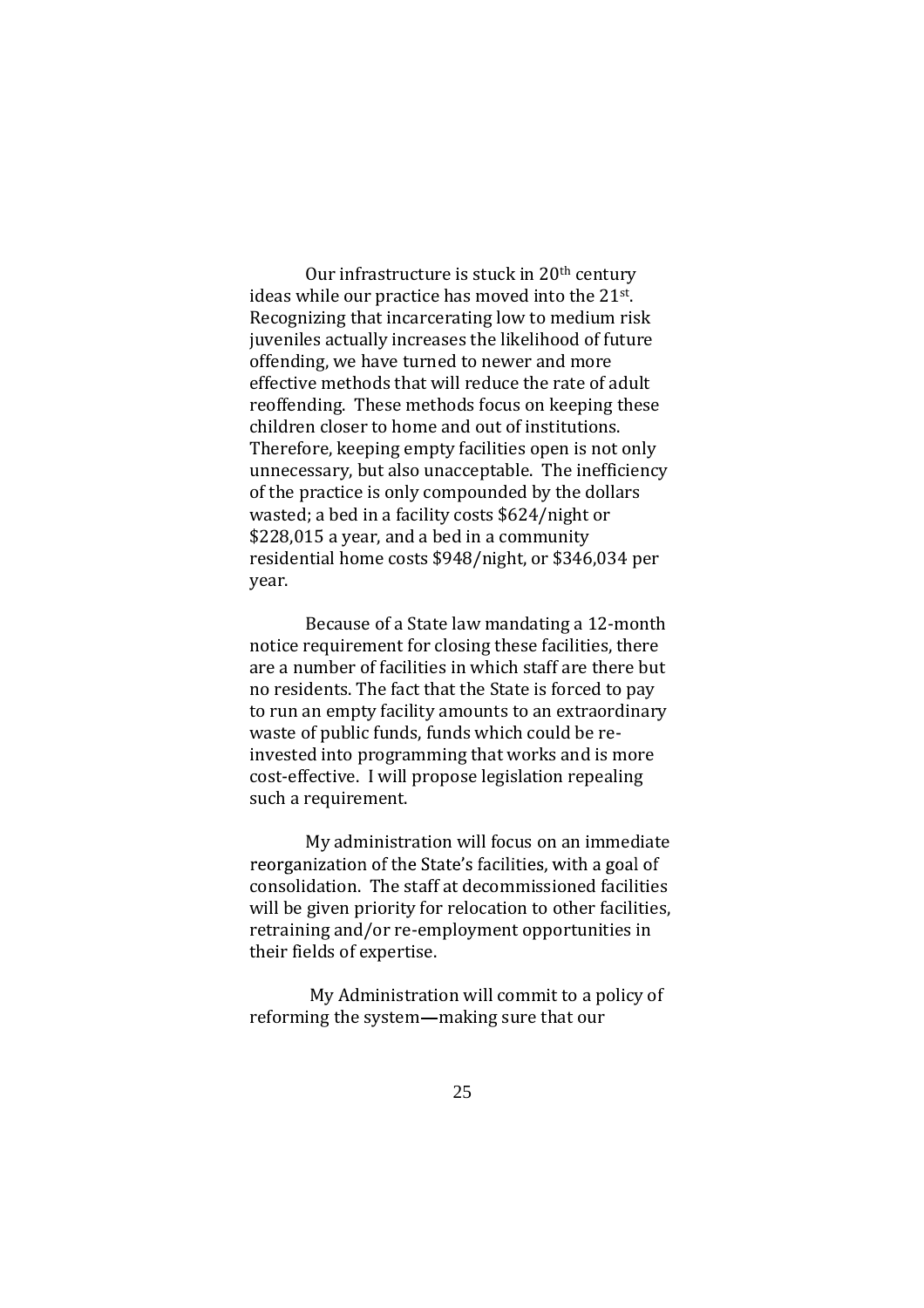troubled youth populations are best served with meaningful programming, so that they may go on to live productive lives.

# *Expand Fresh Food into Urban Centers: Urban Markets meets NY Produce*

More than three million New Yorkers live in "food deserts," or neighborhoods, both urban and rural, lacking adequate access to supermarkets and grocery stores. Typically lower-income, individuals who reside in food deserts have difficulty providing nutritious, healthy food options for their families.

The growing trend in favor of locally-grown food presents a great opportunity for New York farmers and consumers. There are currently about 450 farmers markets in New York State, 130 of which are located in New York City. These markets are successfully bringing New York's agricultural products to consumers. For example, the Greenmarket Program in New York City, founded in 1976, has grown from 12 participating farmers to more than 200 family farms and fishermen, with over 30,000 acres of farmland supporting the Program. Over the last few years, the number of these markets in urban areas, as well as direct sales from farm stands, has grown. Expanding markets in our urban centers not only enhances the State's economy but also improves the quality of people's lives by bringing healthy food options to where they are sorely needed.

I will aggressively seek ways to expand these markets. First, we need to continue the Hunts Point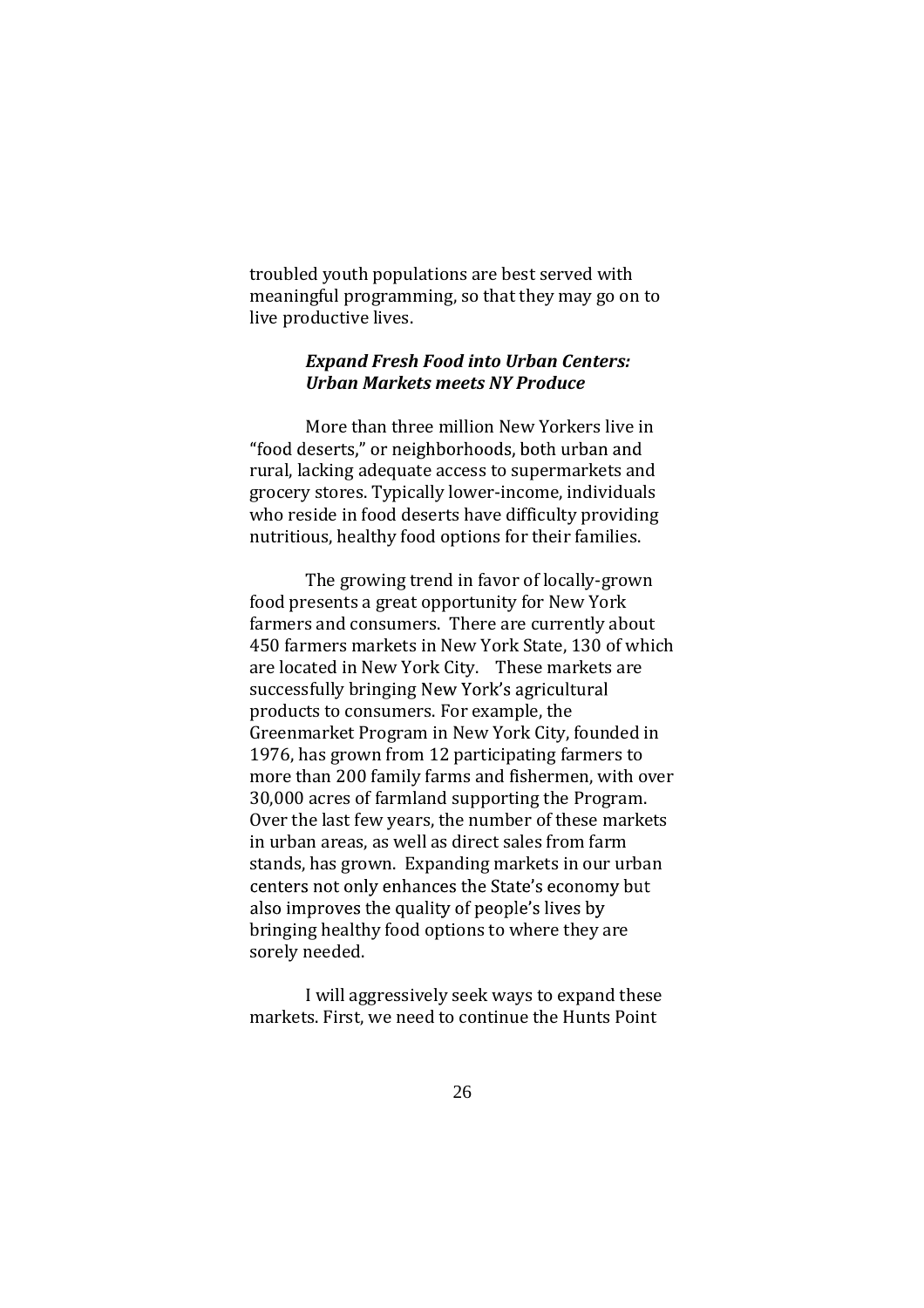revitalization—a two-pronged approach involving updating the existing market's infrastructure and creating a major wholesale "farmers market." Hunts Point Terminal Produce Market, located in the Bronx, supplies a large portion of the produce for New York City's and surrounding region's food consumption. Not only will the Hunts Point revitalization bolster the retail food sector as a whole but coupled with support for other markets it will provide an avenue for local farmers to market their produce directly to the New York City metropolitan region. This project will further enhance the Upstate economy by completing the cycle of production to consumption all within a few hundred miles.

Second, I will expand "mobile markets" and other market facilities within lower-income, loweraccess neighborhoods to increase the availability of healthy food options to the individuals who live there.

Finally, I will create the "Share NY Food" Community Supported Agriculture ("CSA") program. CSAs are partnerships between farmers and customers where consumers purchase a season's worth of crops in advance. This model reduces the farmer's need to borrow money at the beginning of the season in order to purchase equipment, seeds, fertilizer and other necessary items for production. Given the limited access to capital for many small businesses, including farms, CSAs are an innovative way for farmers to get much-needed up front funding for the growing season and fresh food into areas of the State that desperately need it.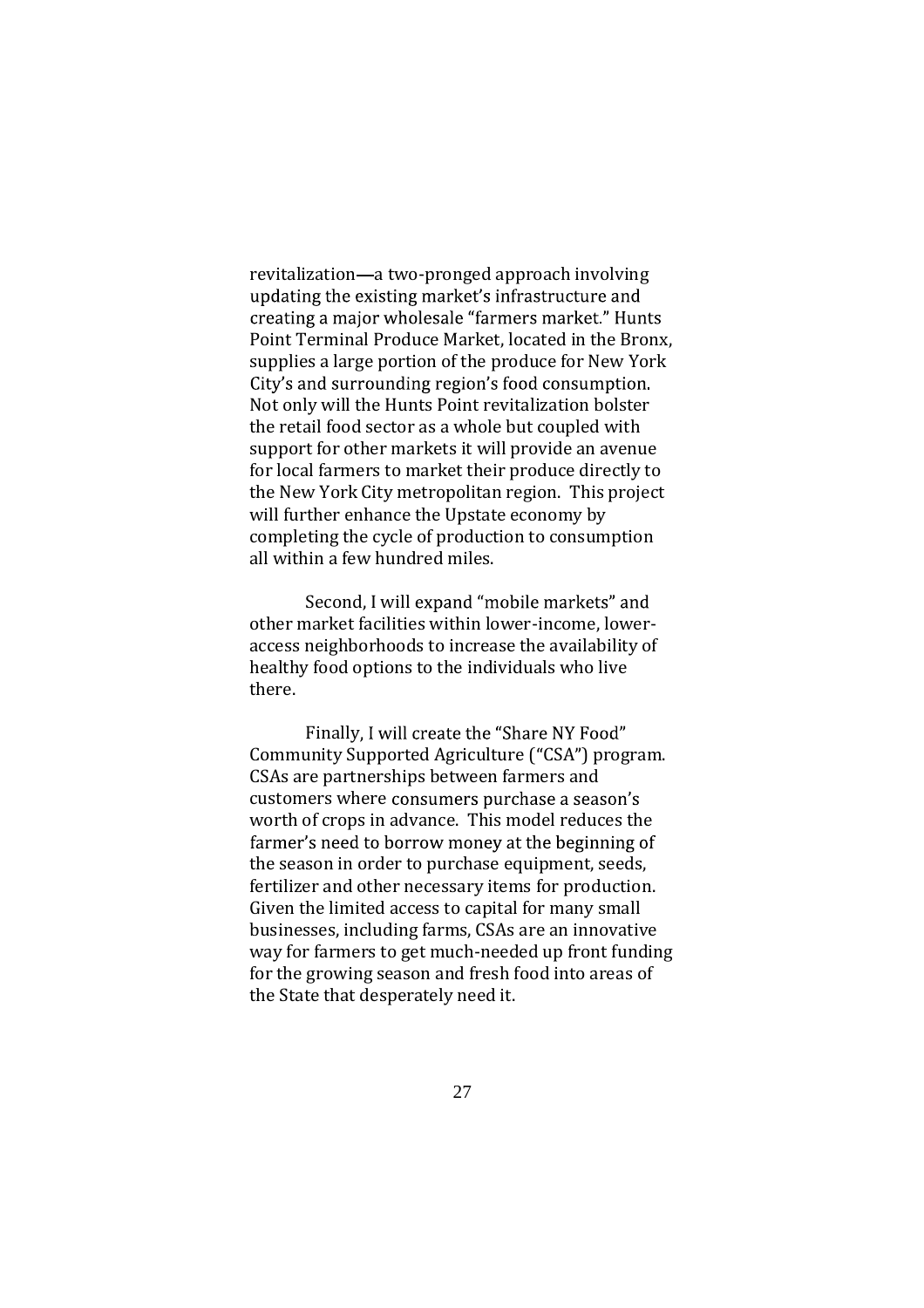The fact that SNAP and WIC food benefits are provided through the electronic Benefits Transfer  $f(EBT")$  card this often presents an obstacle to access even when farmers markets are located near underserved communities, because operators typically lack the technology to accept this form of payment. In these instances, SNAP/WIC participants miss out on the opportunity to purchase fresh foods, while local farmers lose the opportunity for additional sales. In New York City, investments have been made as part of the Grow NYC initiative to enable farmers markets to accept EBT cards as a form of payment, which has had a dramatic effect in terms of increasing EBT transactions. The State should promote the acceptance of EBT cards at farmers markets as a way to increase access to and the consumption of fresh foods. I therefore will expand CSAs by ensuring that residents can use their existing benefits for payments or pay in installments, by ensuring the infrastructure is in place so that CSAs can easily accept Special Supplemental Nutrition Program ("SNAP") and Special Supplemental Nutrition Program for Women, Infants and Children ("WIC") benefits.

#### *Equality for all New Yorkers*

Fairness demands that marriage equality become a reality now. New York has been surpassed by many other countries which have legalized marriage for same-sex couples including Canada, the Netherlands, Belgium, Spain, South Africa, Norway, Sweden and Portugal; as well as by many states including Massachusetts, Connecticut, Iowa, Vermont and New Hampshire.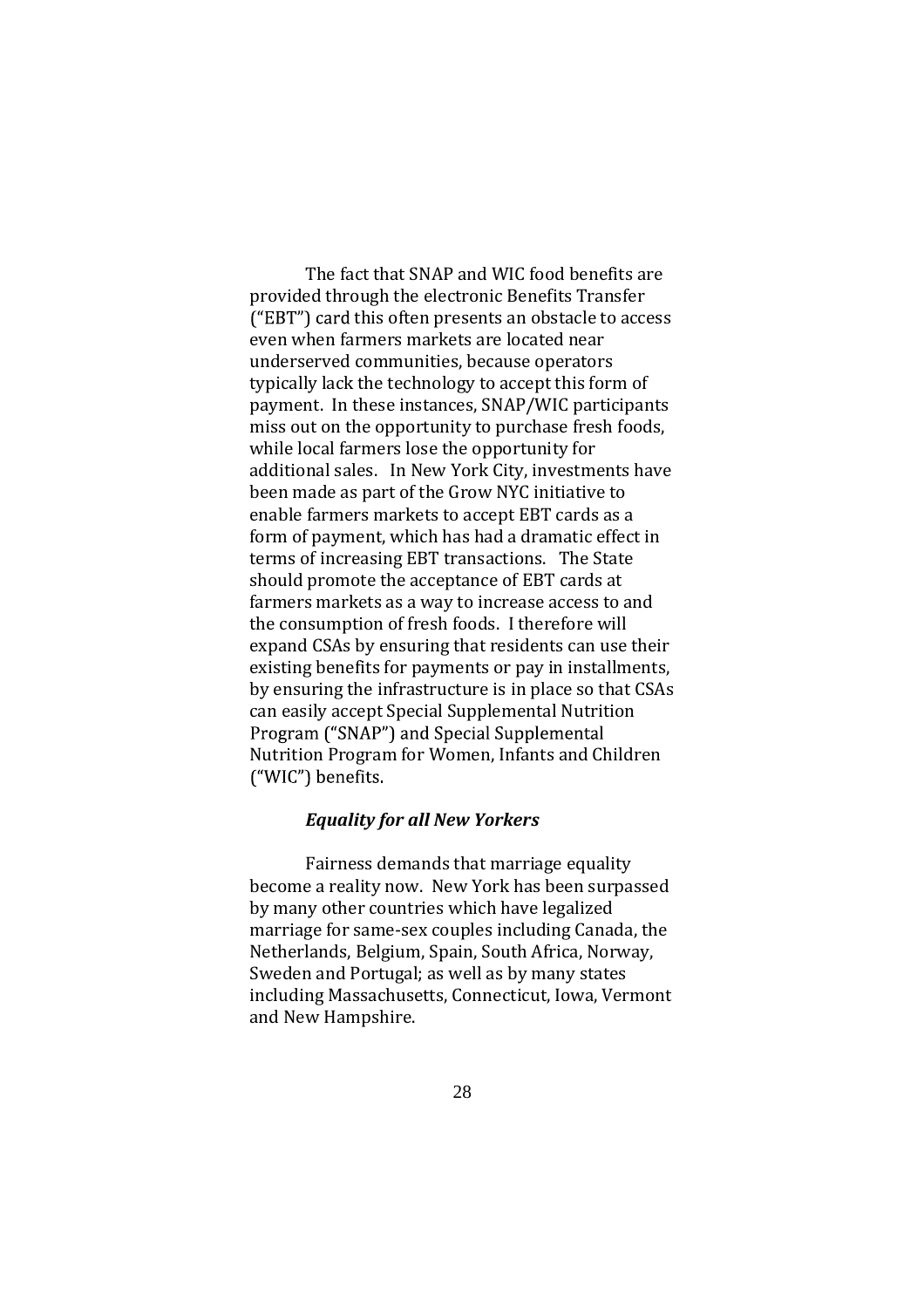Marriage equality is a question of principle and the State should not discriminate against samesex couples who wish to get married. Without marriage equality same-sex couples, and their families, are unjustly denied over 1,000 federal and 700 state rights and responsibilities. For instance, spouses have hospital visitation rights and can make medical decisions in the event of illness or disability of their spouse; employers offer spouses sick leave, bereavement leave, access to health insurance and pension; and the law provides certain automatic rights to a person's spouse regardless of whether or not a will exists. None of these rights exist automatically for same-sex couples in the absence of marriage.

Therefore, we must make marriage equality a reality.

#### *Protect Reproductive Rights*

A woman facing an unplanned or problem pregnancy should have the opportunity to make the best decision for herself and her family, whether her decision is continuing the pregnancy, adoption, or abortion. I will continue to vigorously protect a woman's right to choose and will fight for passage of the Reproductive Rights Act, which will protect the fundamental right of reproductive freedom and a woman's right to make private health care decisions. The Reproductive Rights Act will ensure that the rights of individuals to make difficult and personal health care decisions will be preserved.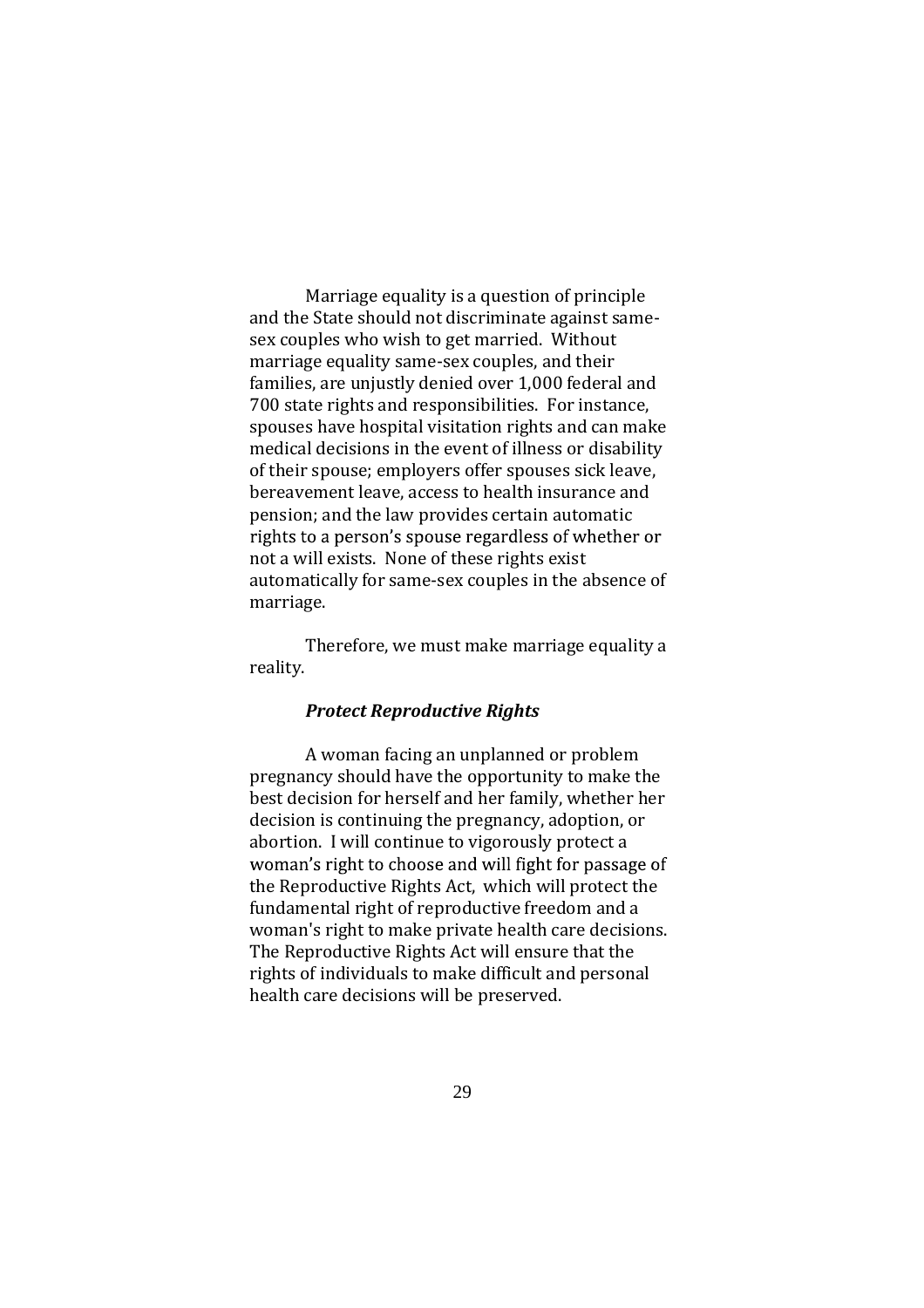## *Expand Affordable Housing*

Perhaps no part of the economy has been hit harder than the housing sector. With the collapse of traditional sources of financing, withering home values, and a contagion of foreclosures weakening our families and communities, the need is greater than ever for New York to find innovative ways to increase the supply of affordable housing.

Therefore my administration will vigorously the new law authored by Assemblyman Hakeem Jeffries, allowing the SONYA Mortgage Insurance Fund to be used for refinancings, thereby facilitating the conversion of overleveraged buildings into affordable housing.

#### **A Moment of Opportunity**

This is our moment of opportunity and New York is not alone— the entire nation is in transition. Other states are currently facing worse financial problems, so an opportunity for New York to again demonstrate its leadership exists. The 1975 New York fiscal crisis showed that we can work together during tough times to make the State thrive again.

Coming together is essential and therefore it is critical that we put politics aside. Democrats, Republicans and Independents must rise above our labels and put New Yorkers first.

And we need the people of New York need to re-engage. Democracy works best when the people are energized. As Franklin Delano Roosevelt said,